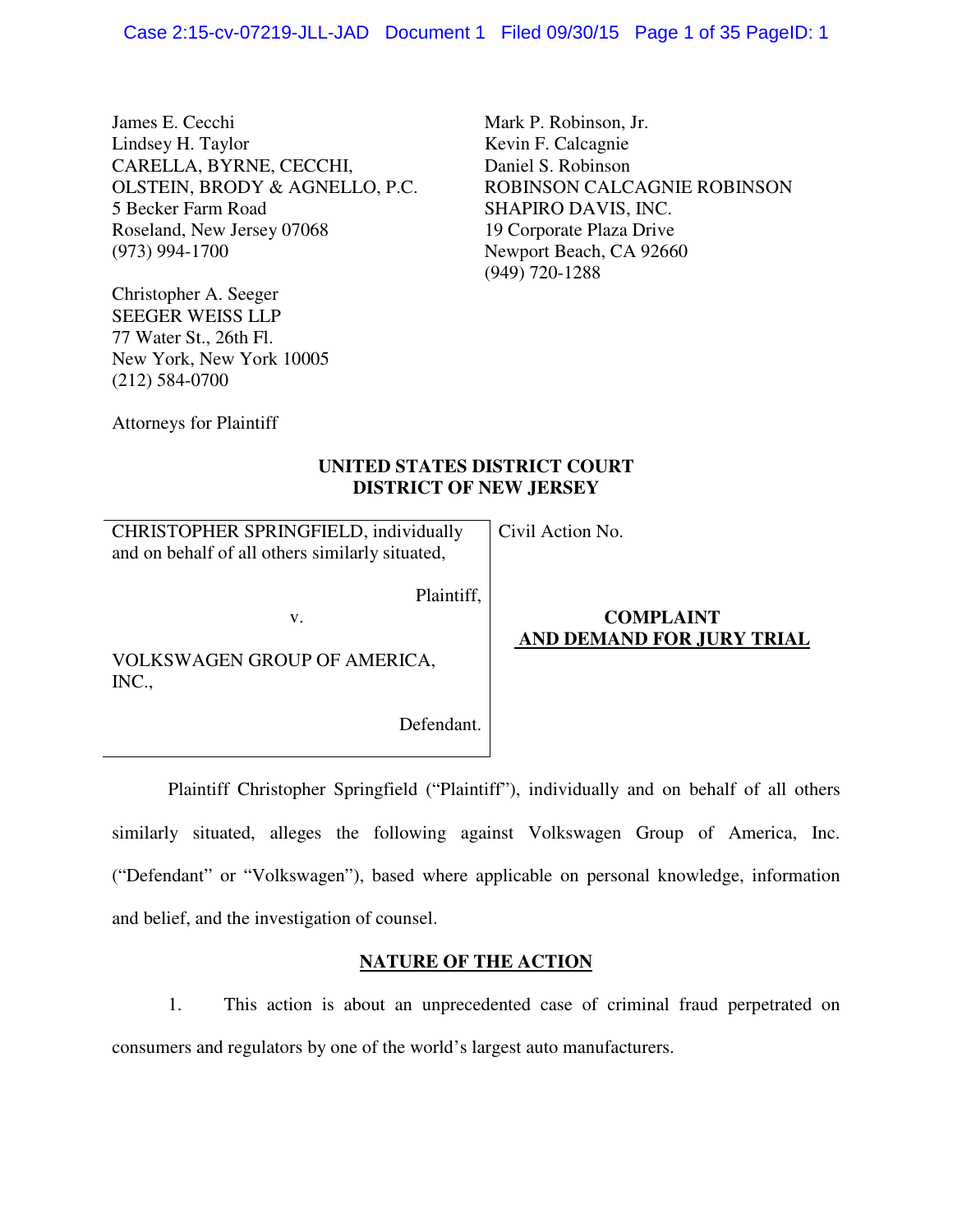## Case 2:15-cv-07219-JLL-JAD Document 1 Filed 09/30/15 Page 2 of 35 PageID: 2

2. Since 2009, over 482,000 diesel Volkswagen and Audi vehicles sold in the United States were sold with a "defeat device" to create the impression of high fuel efficiency and high performance with extremely low emissions. A "defeat device" is nothing less than a software trick that was deliberately designed by Volkswagen's engineers to make the engine more cleanly when emission testing was being conducted, but otherwise to run more powerfully and fuel efficiently (at the expense of being clean). Volkswagen marketed vehicles with these defeat devices as "green" and environmentally friendly, when in fact these representations were hollow. Volkswagen's vehicles possessed none of the promised attributes.

3. According to the United States Environmental Protection Agency ("EPA"), Volkswagen installed its "defeat device" on Type EA 189 and EA 288 diesel 2.0 liter turbo engines in the following vehicles: 2009-2015 Volkswagen Jetta; 2009-2015 Volkswagen Beetle; 2009-2015 Volkswagen Golf; 2014-2015 Volkswagen Passat; and 2009-2015 Audi A3. Additional vehicles and model years may be added to this list as new facts are discovered.

4. Volkswagen not only intentionally misrepresented the ability of the vehicles to deliver high performance and fuel economy with low and legally mandated emissions, but Volkswagen created a way to make it appear to regulators as if the vehicles at issue delivered on this promise and complied with law.

5. The defeat devices that Volkswagen designed and installed worked by switching on the full emissions control systems only when the car's emission systems were undergoing testing. When switched on the defeat device reduced the vehicles' performance, limiting acceleration, torque and fuel efficiency to clean up its act.

6. When the defeat devices were not activated – *i.e.*, when occasional emissions testing was not being performed – the vehicles delivered the promised fuel efficiency and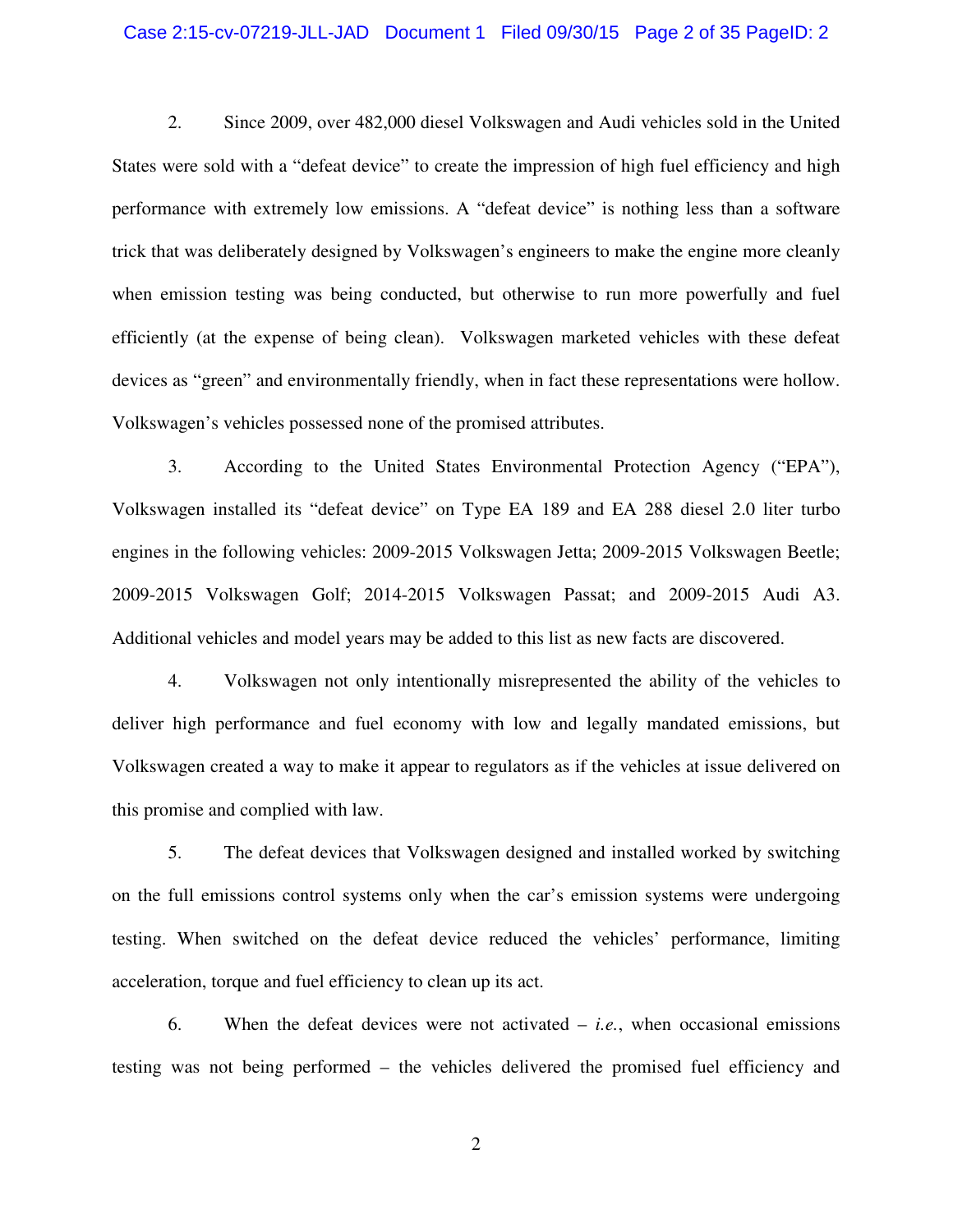## Case 2:15-cv-07219-JLL-JAD Document 1 Filed 09/30/15 Page 3 of 35 PageID: 3

performance at the expense of the "clean" emissions claims made by the defendants and required by government regulators. During normal operation the vehicles emitted between 10 and 40 times as much pollution into the environment as is allowed under the Clean Air Act and state regulations.

7. Volkswagen's violations of the Clean Air Act and various state regulations are detailed in a Notice of Violation the EPA issued to Volkswagen, as well as a letter from the California Air Resources Board ("CARB"), copies of which are attached to this Complaint as Exhibits A and B, respectively.

8. Once the existence of the defeat devices became known, the scandal spread worldwide. The Type EA 189 and EA 288 engines have been installed in approximately 11 million vehicles worldwide, including those sold under Volkswagen's Volkswagen, Audi, Skoda and SEAT brands.

9. Volkswagen immediately admitted that the subject automobiles contained the defeat device. At a press conference on Monday, September 22, 2015, the head of Volkswagen's U.S. operations, Michael Horn, stated "[W]orst of all, we were dishonest to our customers. We totally screwed up."

10. In addition, Volkswagen announced that it was suspending sales of the subject vehicles in the United States until the defeat devices were removed from the vehicles and the vehicles were actually legal to sell within the United States.

11. On September 23, 2015, one day after admitting that 11 million Volkswagenmade cars have software that dupes official emissions tests, Martin Winterkorn, Volkswagen's CEO, resigned from his post, stating: "I am shocked by the events of the past few days . . . .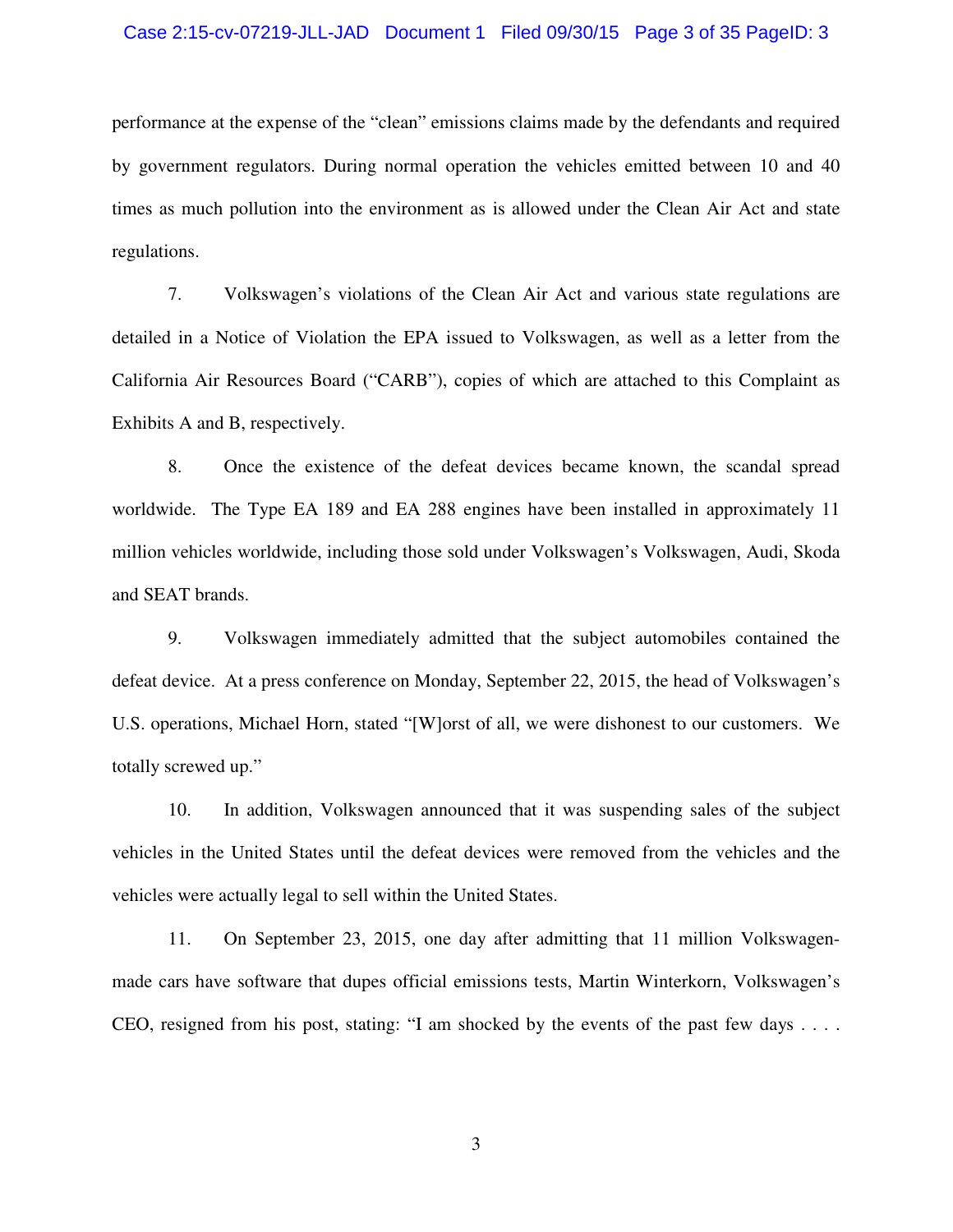Above all, I am stunned that misconduct on such a scale was possible in the Volkswagen Group."

## **PARTIES**

12. Plaintiff Christopher Springfield is citizen of California, residing in San Diego, San Diego County, California.

13. Plaintiff purchased a 2011 Volkswagen Jetta Sportwagen TDI from Norm Reeves Volkswagen in Irvine, CA in April 2015. Plaintiff still owns the vehicle.

14. Defendant Volkswagen Group of America is a New Jersey corporation with its principal place of business at 2200 Ferdinand Porsche Drive, Herndon, Virginia 20171, and Eastern Regional headquarters located in Woodcliff Lakes, New Jersey.

15. At all relevant times, Volkswagen manufactured, distributed, sold, leased and warranted the vehicles with defeat devices under the Volkswagen and Audi names throughout the United States. The defeat device, engine, and engine control systems were all designed by Volkswagen or its agents. Volkswagen also developed and distributed its owners' manuals, warranty materials, advertisements and other promotional materials related to the vehicles containing defeat devices.

#### **JURISDICTION AND VENUE**

16. This Court has jurisdiction over this action pursuant to the Class Action Fairness Act ("CAFA"), 28 U.S.C. § 1332(d), because at least one Class member is a citizen of a state other than that of Defendant, there are more than one hundred Class Members, and the aggregate amount in controversy exceeds \$5 million, exclusive of interest and costs.

17. This Court has personal jurisdiction over Defendant because it is incorporated in New Jersey and conducts regular and continuous business in New Jersey.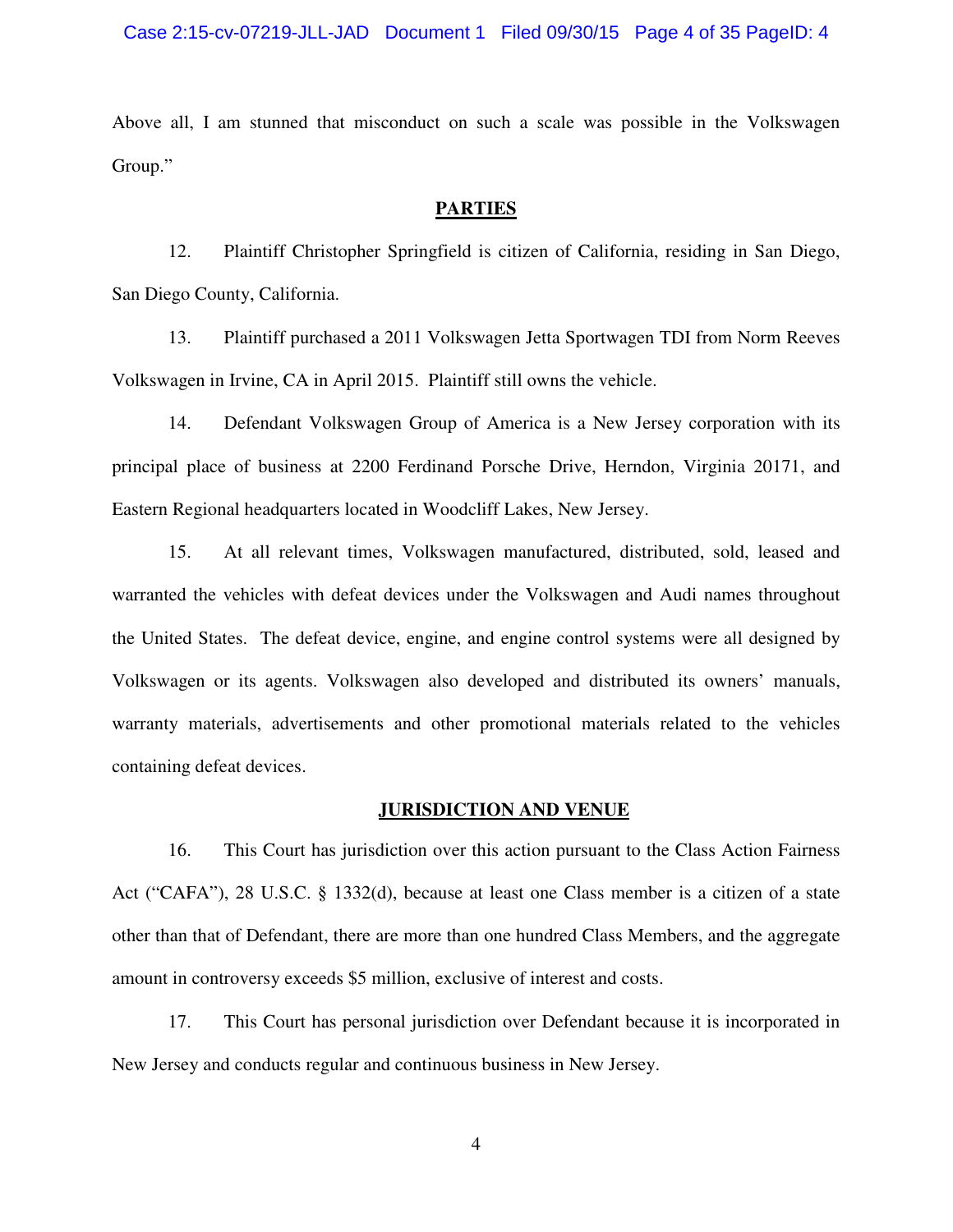## Case 2:15-cv-07219-JLL-JAD Document 1 Filed 09/30/15 Page 5 of 35 PageID: 5

18. Venue is proper in this District under 28 U.S.C. 1391(b) because Defendant is incorporated under the laws of New Jersey and because Defendant has caused harm to Class Members residing in this District.

## **DEFENDANT'S MISCONDUCT TOLLS THE STATUTE OF LIMITATIONS**

#### **A. Discovery Rule Tolling**

19. Plaintiff and Members of the proposed Class could not have discovered that Volkswagen concealed and misrepresented the true emissions levels of its vehicles through the use of defeat devices.

20. Volkswagen's efforts to deceive consumers and regulators were the result of painstaking concealment and fraud with respect to Volkswagen's CleanDiesel engines, engine control systems and defeat devices.

21. Neither Plaintiff nor Class Members could reasonably discovered, or have reason to suspect, that Volkswagen intentionally concealed information within its knowledge from federal and state regulators, Volkswagen's dealerships, and consumers. Indeed, the whole purpose of the defeat devices was to engage when the vehicles were being tested for exhaust emissions with the intent of concealing the fact that the exhaust emissions actually exceeded amounts allowed by applicable regulations.

22. Thus, even a reasonable and diligent investigation by consumers could not have discovered that Volkswagen solely possessed information about the existence of its sophisticated emissions fraud scheme. Plaintiff and Class Members had no way of learning that Volkswagen was flouting applicable federal and state emissions standards as well as consumer law.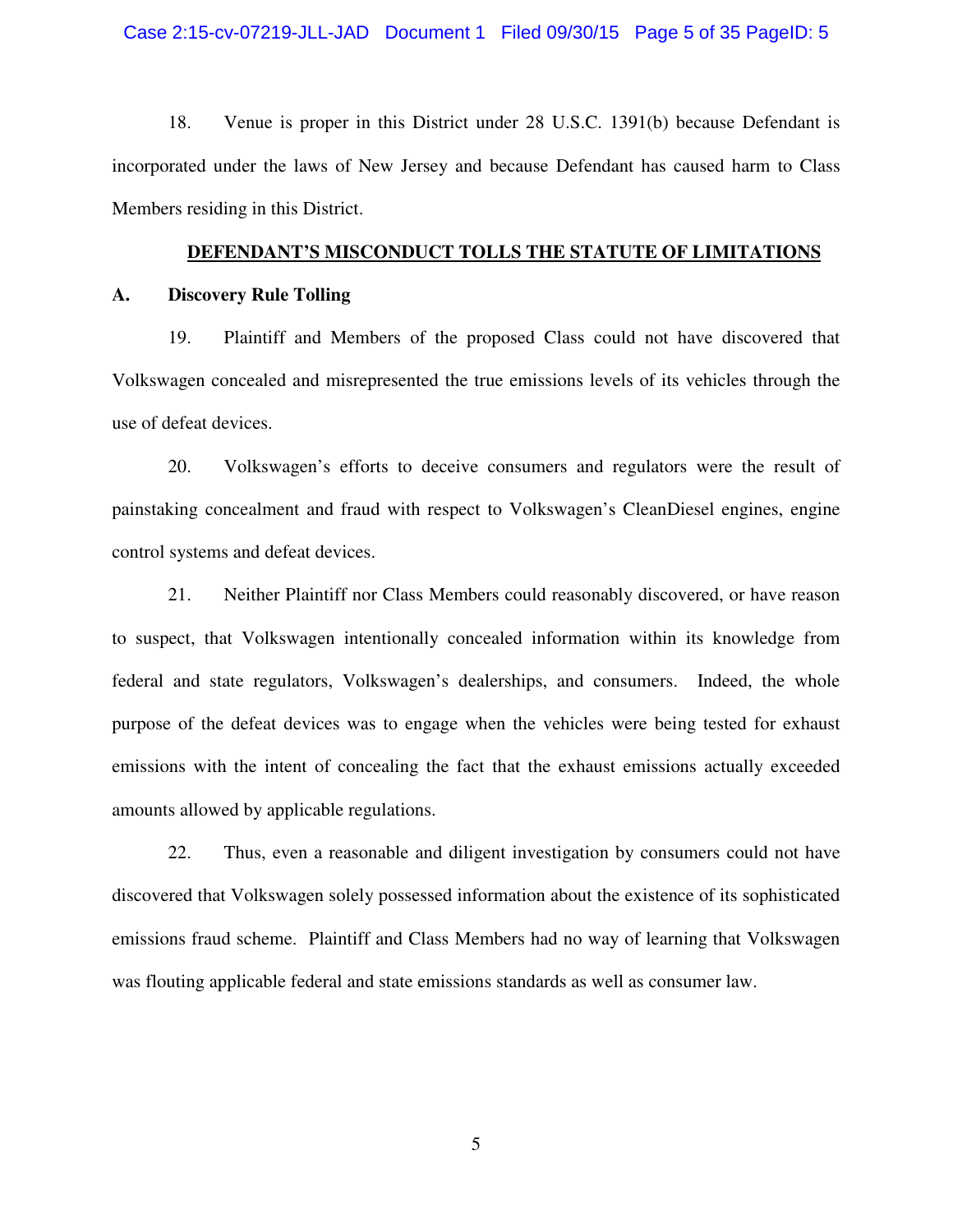## **B. Tolling Due To Fraudulent Concealment**

23. All applicable statutes of limitation have been tolled by Volkswagen's active fraudulent concealment of the facts alleged in this Complaint.

24. Rather than disclosing the vehicles' true performance, fuel economy, emissions, and compliance with federal and state emission standards, Volkswagen actively concealed and misrepresented them through the use of defeat devices.

## **C. Estoppel**

25. Volkswagen was under a continuous duty to disclose to consumers, including Plaintiff and the other Class Members, the facts that it knew about the emissions, fuel economy and performance of the vehicles equipped with defeat devices, and of those vehicles' inability to comply with federal and state emission standards.

26. Volkswagen violated this duty and unlawfully circumvented federal and state emission standards through the use of defeat devices, and Volkswagen intentionally misrepresented the ability of the subject vehicles to comply with state and federal law regulating vehicle emissions and clean air.

27. Volkswagen is therefore estopped from relying on any statutes of limitation defenses in this action.

## **FACTUAL BACKGROUND**

28. Volkswagen designed and sold cars that were designed to, and did, mislead consumers and regulators about the vehicles' emissions, fuel efficiency and performance. Despite touting the "green" benefits of its diesel vehicles, Volkswagen sold cars that produced pollution up to 40 times higher than advertised, and then intentionally concealed the truth about those cars through a sophisticated scheme involving defeat devices.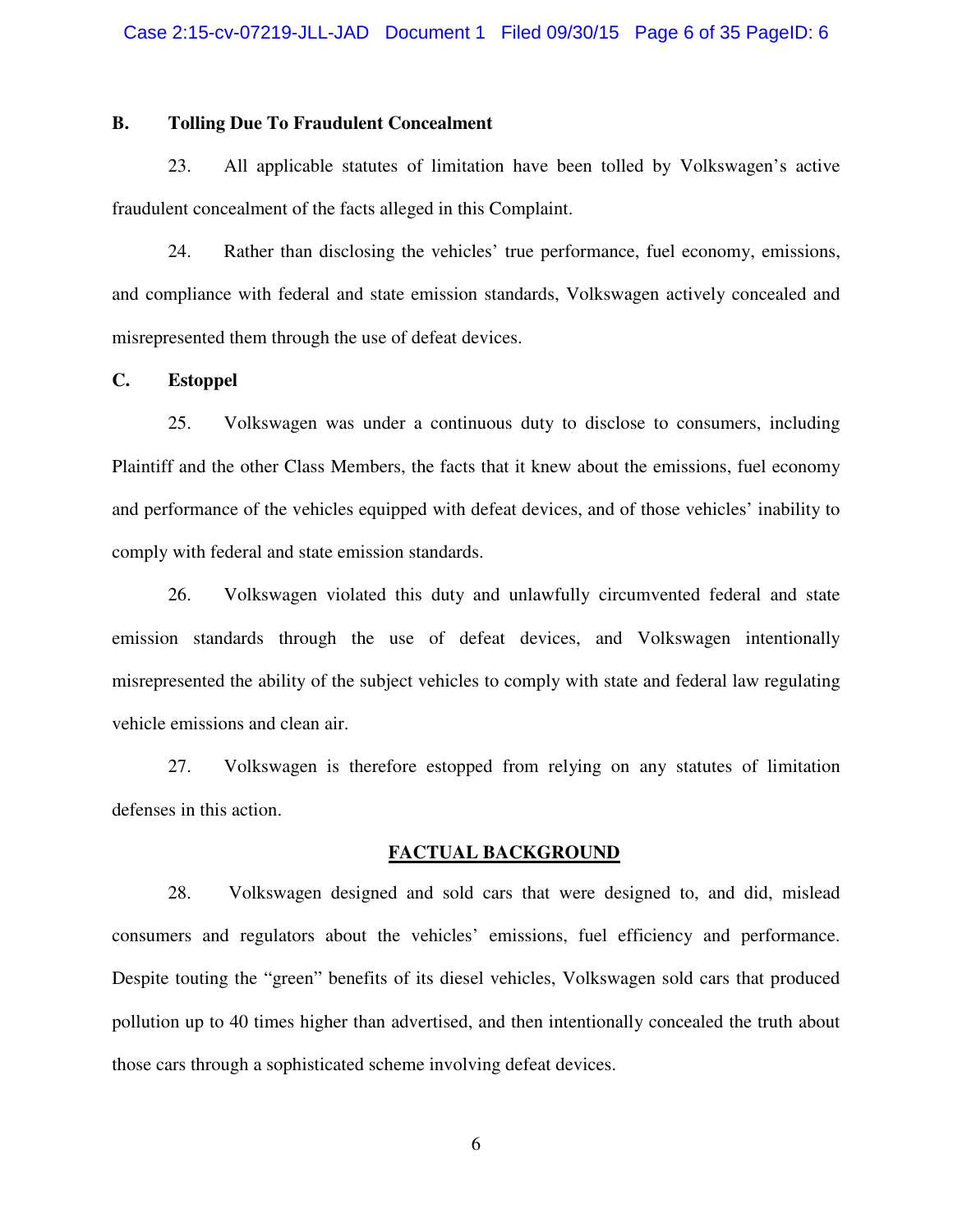## **A. Volkswagen Sold the "Green" Diesel Image To Consumers.**

29. For years, Volkswagen advertised its diesel vehicles as fuel efficient cars with low emissions. Consumers have responded to these advertisements, making Volkswagen the largest seller of diesel passenger vehicles in the United States.

30. While under 1% of automobiles sold in the U.S. are powered by diesel engines, approximately 23% of those sold by Volkswagen are diesels, with those vehicles making up the bulk of diesel automobile sales in the U.S.

31. Part of Volkswagen's success owes to the promotion of their diesel cars as "clean" and "green" vehicles. In fact, "CleanDiesel" is a marketing term used by Volkswagen to market the vehicles at issue in this action.<sup>1</sup> Below is a promotional advertisement contained on Volkswagen's website:



32. Volkswagen's website boasts that the Audi A3 TDI and VW Jetta TDI were named the 2010 Green Car of the Year and the 2009 Green Car of the Year, respectively.

33. Volkswagen also supported and directed a website to promote its "green" diesel technology, www.clearlybetterdiesel.org, which states that Volkswagen's technology reduces smog and "meets the highest standards in all 50 states, thanks to . . . innovative engine technology that burns cleaner."

34. Not only did Volkswagen market its diesel-engine vehicles as "clean," but it marketed them as more environmentally friendly than other cars containing diesel engines.

 $\overline{a}$ 

<sup>1</sup> An example of a commercial touting how "clean" Volkswagen diesels is available at https://www.youtube.com/watch?v=WNS2nvkjARk and (last visited September 22, 2015)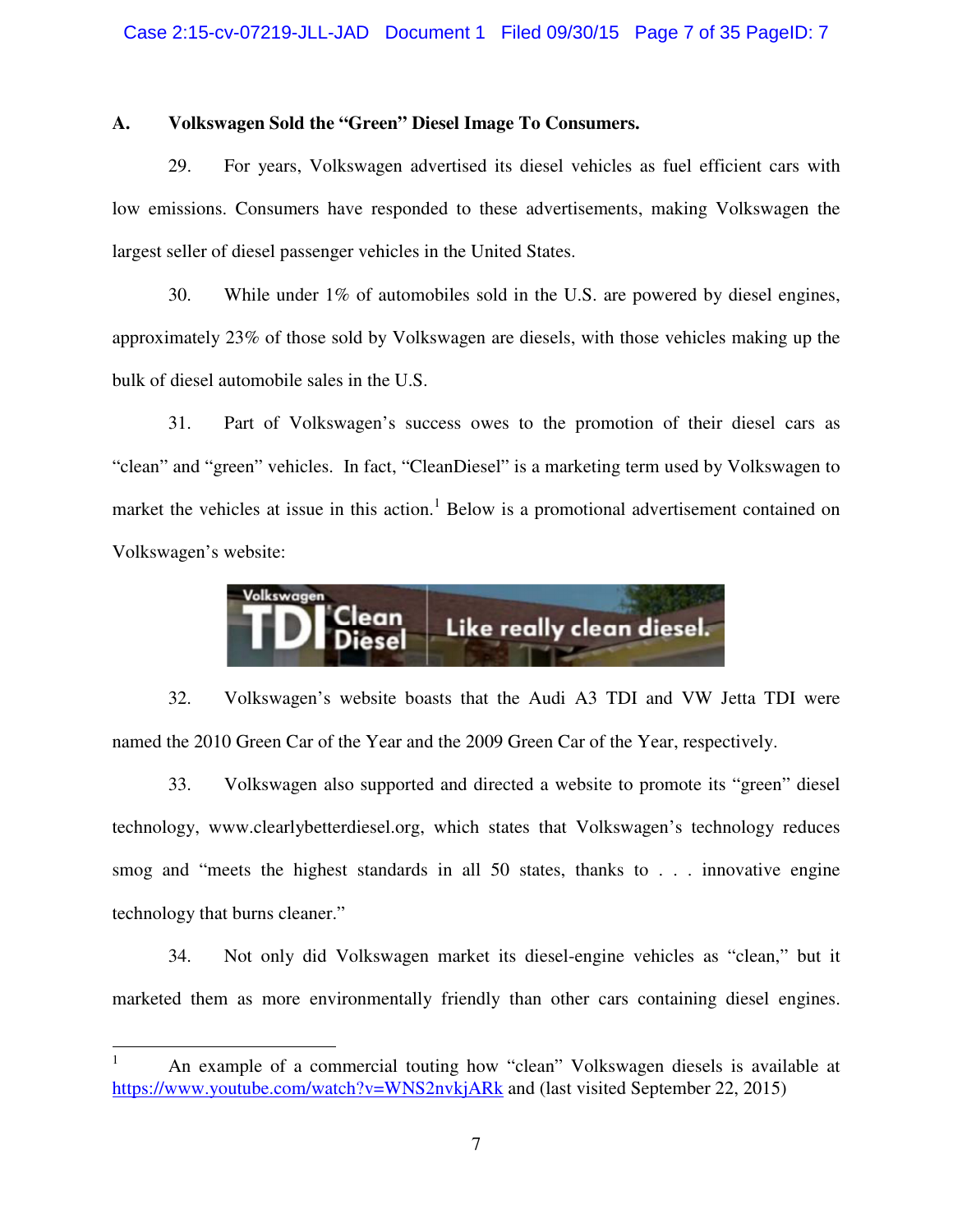Below is an from Volkswagen's webpage promoting the environmental friendliness of the its diesel-engine vehicles compared to other diesel-engine cars:

# This ain't your daddy's diesel.

Stinky, smoky, and sluggish. Those old diesel realities no longer apply. Enter TDI Clean Diesel. Ultra-low-sulfur fuel, direct injection technology, and extreme efficiency. We've ushered in a new era of diesel.

. Engineered to burn low-sulfur diesel fuel

• "Common Rail" direct injection system

35. In addition to touting the low emissions of the subject vehicles, Volkswagen touted the fuel efficiency of the vehicles, in that they could achieve over 40 miles per gallon of fuel and travel over 800 miles on a tank of fuel. $2^2$ 

36. Further, Volkswagen recently began promoting the performance of its diesel powered automobiles, to overcome the consumer perception that diesel automobiles were slow and sluggish. $3$ 

# **B. Discovery of the Volkswagen's "Defeat Device" by the EPA and California Air and Resources Board ("CARB").**

37. In May 2014, West Virginia University's Center for Alternative Fuel, Engines &

Emissions ("CAFEE") published the results of a study commissioned by the International Council for Clean Transportation ("ICCT"). ICCT tested the emission levels of certain diesel vehicles under normal driving conditions, and found that the levels of nitrogen oxide emissions

 $\frac{1}{2}$  Examples of commercials touting the fuel efficiency of Volkswagen diesels are available at https://www.youtube.com/watch?v=a2CNHVXvNRo and https://www.youtube.com/watch?v=wj3if2gRWYE (last visited September 22, 2015).

<sup>3</sup> An example of such a commercial is available at https://www.youtube.com/watch?v=0VA51xWXZ3g, (last visited September 22, 2015)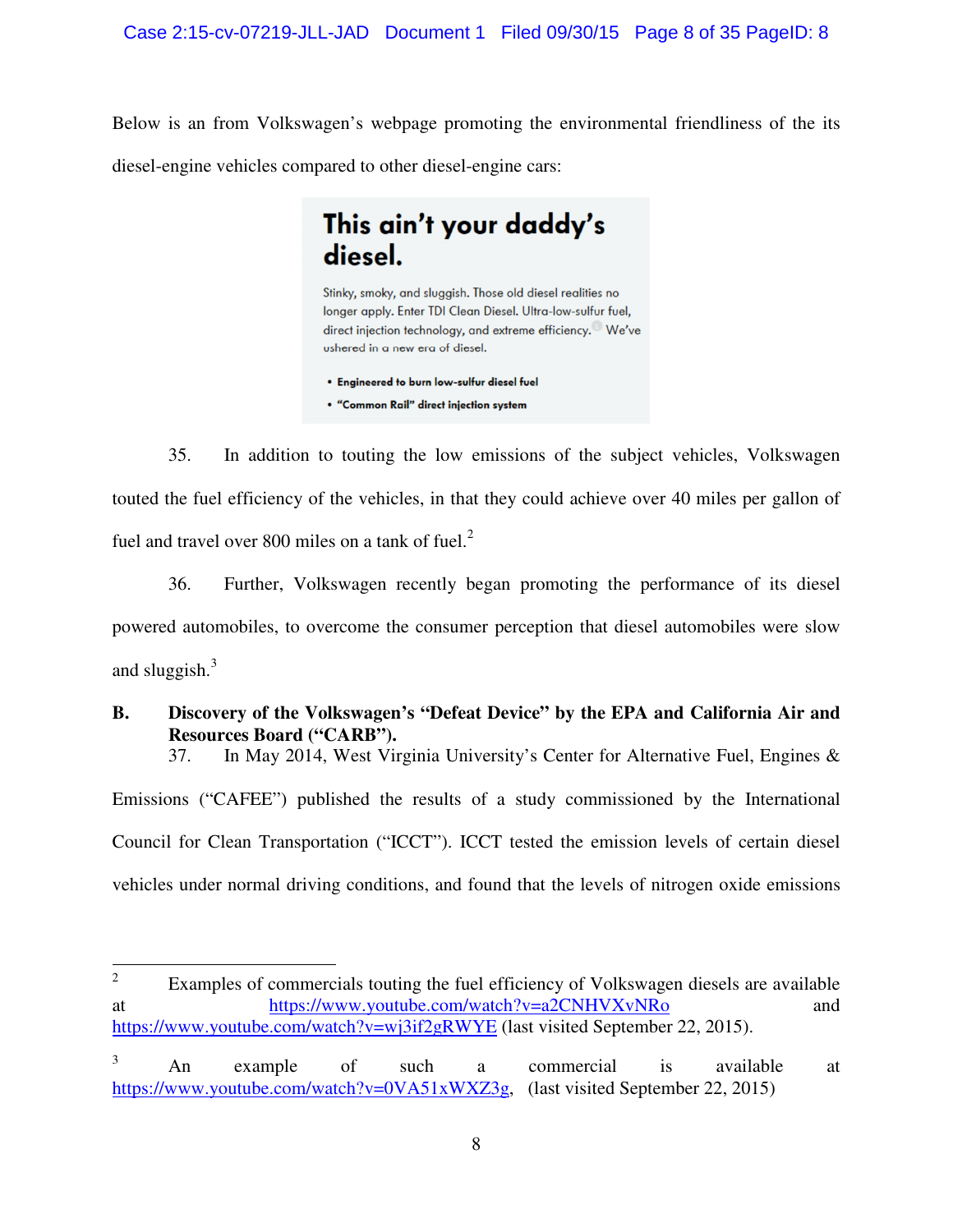by two of Volkswagen's diesel models—the 2012 Volkswagen Jetta and the 2013 Volkswagen Passat—were significantly higher than permitted by federal regulation.<sup>4</sup>

38. Below is a table from the CAFEE report showing that the emission levels of nitrogen oxide measured by the ICCT were well above the standard permitted by the  $EPA<sup>5</sup>$ :



Figure 4.17: Average NO, emissions of test vehicle over cross-multi-state driving route portions compared to US-EPA Tier2-Bin5 emissions standard; repeat test variations are presented as ±10, 'R' designates segments including a DPF regeneration event, 'nd' - no data available



Figure 4.18: Average  $NO<sub>x</sub>$  emissions of test vehicle over cross-multi-state driving route portions expressed as deviation ratio; repeat test variations are presented as  $\pm 1\sigma$ , 'R' designates segments including a DPF regeneration event, 'nd' - no data available

 $\frac{1}{4}$  See Ltr. From Phillip A. Brooks, Environmental Protection Agency, to David Geanacopouluos and Stuart Johnson, Volkswagen Group of America, Inc. at 4, Sept. 18, 2015 (available at http://www3.epa.gov/otaq/cert/documents/vw-nov-caa-09-18-15.pdf).

<sup>5</sup> See Gregory J. Thompson, In-Use Emission Testing of Light-Duty Diesel Vehicles in the United States, CENTER FOR ALTERNATIVE FUELS ENGINGES & EMISSIONS, WEST VIRGINIA UNIVERSITY at 79, May, 15, 2014 (*available at* http://www.theicct.org/sites/default/files/publications/WVU\_LDDV\_inuse\_ICCT\_Report\_Final\_may2014.pdf)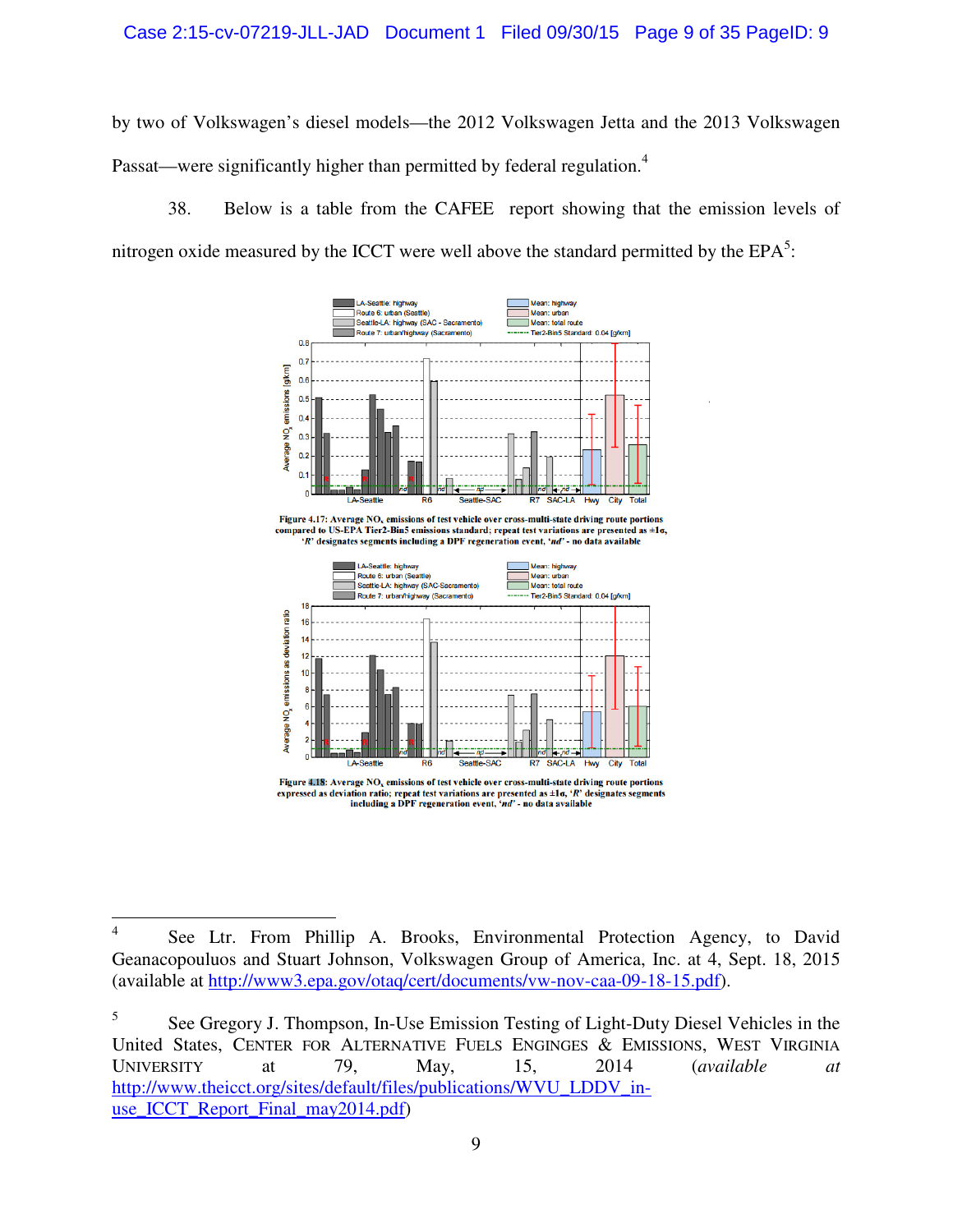39. CAFEE and ICCT notified both the EPA and CARB of its results, which prompted CARB to initiate discussions with Volkswagen, and conduct an investigation into the reasons behind the elevated nitrogen oxide emissions.<sup>6</sup>

40. Over the course of the year, Volkswagen asserted to CARB and the EPA that the increased emissions were attributed to various technical issues and unexpected in-use conditions. Volkswagen issued a recall in December 2014 to address the issue.<sup>7</sup>

41. On May 6, 2015, CARB, in coordination with the EPA, commenced confirmatory testing to determine the efficacy of the recall. Testing performed in both laboratory settings and during normal vehicle operation revealed that the recall showed only a limited benefit. Among other findings, CARB's testing of the diesel vehicles "resulted in the vehicle failing the NOx [nitrogen oxide] standard," showed that nitrogen-oxide emissions were "significantly higher than expected," and "resulted in uncontrolled NO<sub>x</sub> emissions."<sup>8</sup>

42. None of the potential technical issues suggested by VW explained the consistently higher test results recorded during CARB's testing.<sup>9</sup> Ultimately, Volkswagen admitted to CARB and the EPA that its vehicles "were designed and manufactured with a defeat device to bypass, defeat, or render inoperative elements of the vehicles' control system."<sup>10</sup>

 $\frac{1}{6}$  *See* Ltr. from Annette Hebert, California Environmental Protection Agency, to David Geanacopoulos and Stuart Johnson, Volkswagen Group of America (Sept. 18, 2015) at 1-2 (*available at http://www.arb.ca.gov/newsrel/in\_use\_compliance\_letter.htm.*).

<sup>7</sup> *See* Ltr. From Phillip A. Brooks, *supra* n.4, at 4.

<sup>8</sup> *See* Ltr. from Anette Heber, *supra* n.6, at 2*.* 

<sup>9</sup> *See* Ltr. from Phillip A. Brooks, *supra* n.4, at 4.

<sup>10</sup> *See* Ltr. from Anette Heber, *supra* n.6, at 3.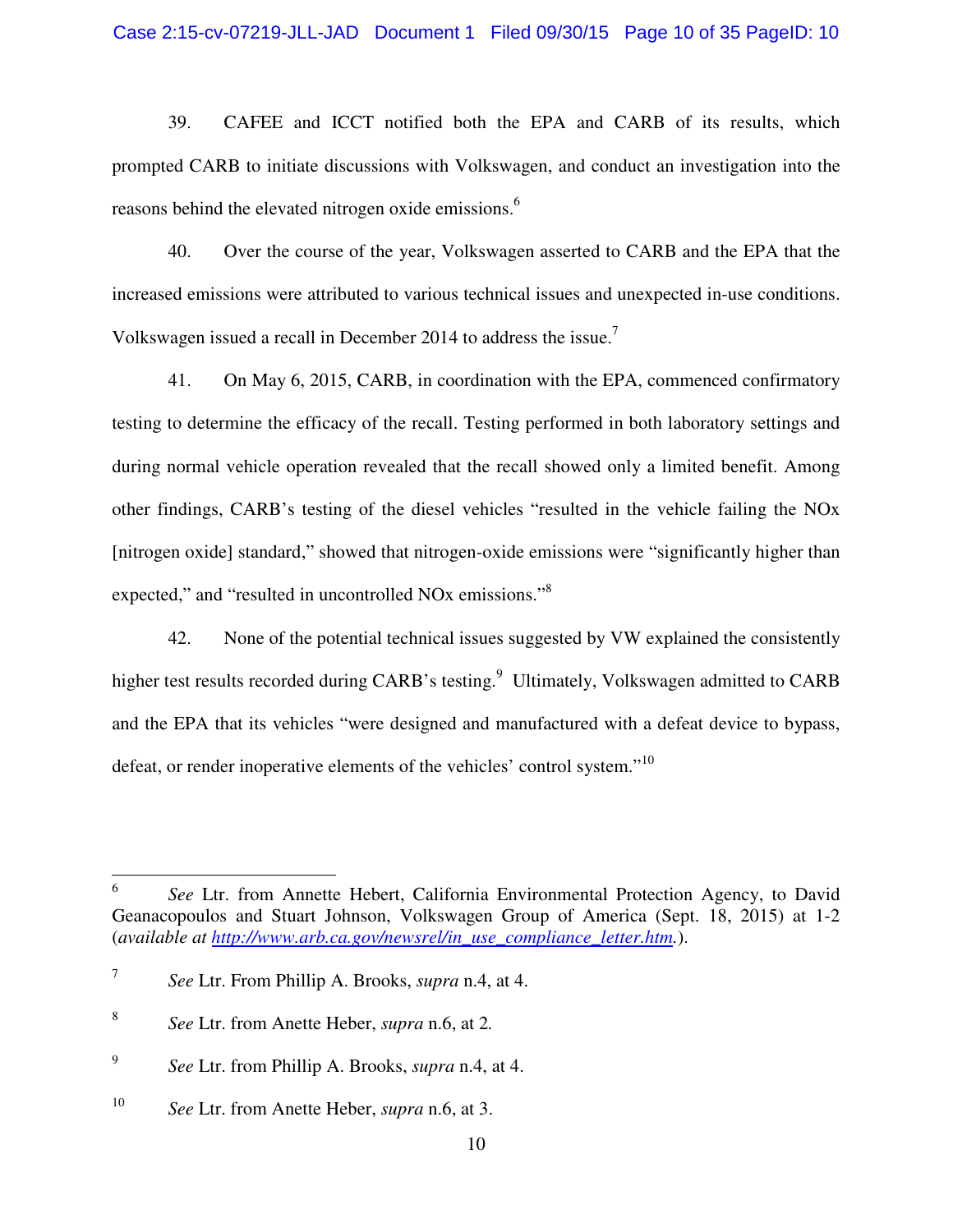## **C. Volkswagen Intentionally Concealed Its Vehicles' Excessive And Illegal Pollution Emissions.**

43. On September 18, 2015, the EPA issued a Notice of Violation ("NOV") to Volkswagen. The NOV details how Volkswagen installed sophisticated software in the Volkswagen and Audi diesel vehicles that detects when the vehicle is undergoing official emissions testing and turns full emissions controls on only during the tests. At all other times that the vehicle is in operation, the emissions controls are deactivated, permitting pollution to be freely released into the environment at levels that far exceed those allowed by federal and state clean air regulators. This software produced and used by Volkswagen is a "defeat devices" as defined in the Clean Air Act.

44. Volkswagen programmed the engine control computers in the vehicles with defeat devices to detect when cars are undergoing emissions testing. When testing is occurring, the defeat device alters the vehicle's engine and exhaust systems such that emissions standards are met. When testing is not being performed the engine control systems operate the vehicle in a way that does not comply with EPA omissions requirements.

45. Volkswagen knew that the Defeat Device bypassed, defeated, or rendered inoperative elements of the vehicle to evade emission standards. This is apparent given that the defeat device tracked the parameters of the federal test procedure and caused the emission control system to operate at its highest levels under such conditions, but at lower levels when the vehicle was not undergoing official testing.

46. Moreover, under normal operating conditions, the engines produce more power and higher fuel efficiency than they would if they complied with EPA emissions requirements.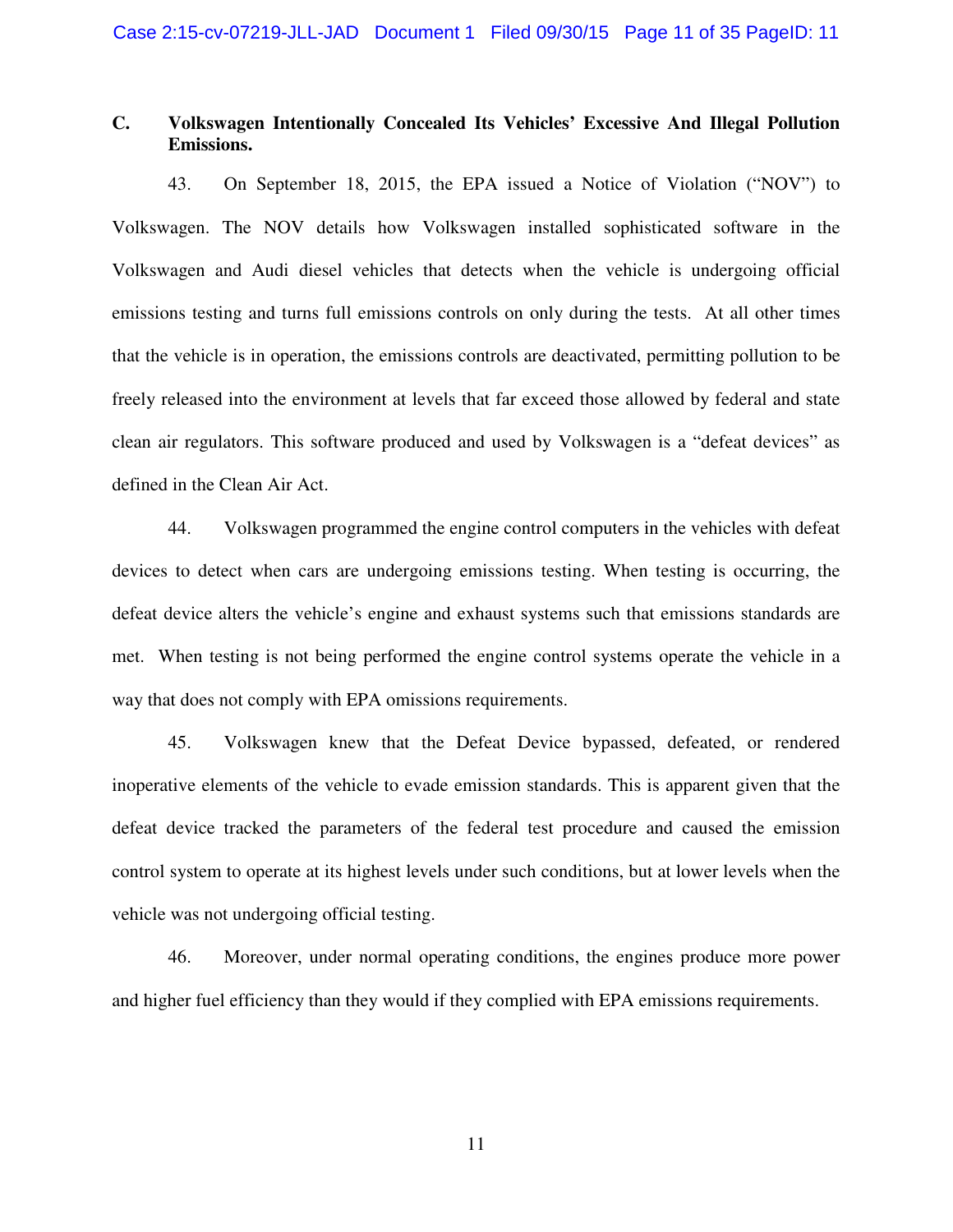## Case 2:15-cv-07219-JLL-JAD Document 1 Filed 09/30/15 Page 12 of 35 PageID: 12

47. Because of this software, Volkswagen's diesel vehicles can seemingly meet emissions standards while emitting nitrogen oxides (NOx) at up to 40 times the standard allowed under federal and state laws and regulations during the normal operation of the vehicles.

48. The Clean Air Act sets emissions standards for vehicles and requires vehicle manufacturers to certify to the EPA that vehicles sold in the United States meet applicable federal emissions standards. All vehicles sold in the United States must be covered by an EPAissued certificate of conformity. Under federal law, cars equipped with defeat devices, which reduce the effectiveness of emissions control systems during normal driving conditions, cannot be certified. Volkswagen violated the Clean Air Act, defrauded its customers, and engaged in unfair competition by manufacturing and selling vehicles with defeat devices that allowed for higher levels of emissions than were certified by the EPA.

49. On September 22, 2015, Volkswagen AG (the parent company of Volkswagen Group of America, Inc.) issued a statement, admitting that it used a defeat device in certain diesel-engine vehicles, therefore violating the emission standards of the EPA: "Volkswagen is working at full speed to clarify irregularities concerning a particular software used in diesel engines. A noticeable deviation between bench test results and actual road use was established solely for this type of engine."<sup>11</sup>

50. German auto supplier Bosch admitted that it supplied Volkswagen with many of the components used to install the defeat device in diesel-engine vehicles.<sup>12</sup>

<sup>11</sup> See Statement, VOLKSWAGEN AG, Sept. 22, 2015 (available at http://www.volkswagenag.com/content/vwcorp/info\_center/en/news/2015/09/Ad\_hoc\_US.bin.ht ml/downloadfilelist/downloadfile/downloadfile/file/Ad-hoc+Release.pdf).

<sup>12</sup> See "Report: Volkswagen Knew of 'Defeat Devices' Eight Years Before EPA Action," CONSUMERIST, Sept. 28, 2015 (*available at* http://consumerist.com/2015/09/28/reportvolkswagen-knew-of-defeat-devices-eight-years-before-epa-action/).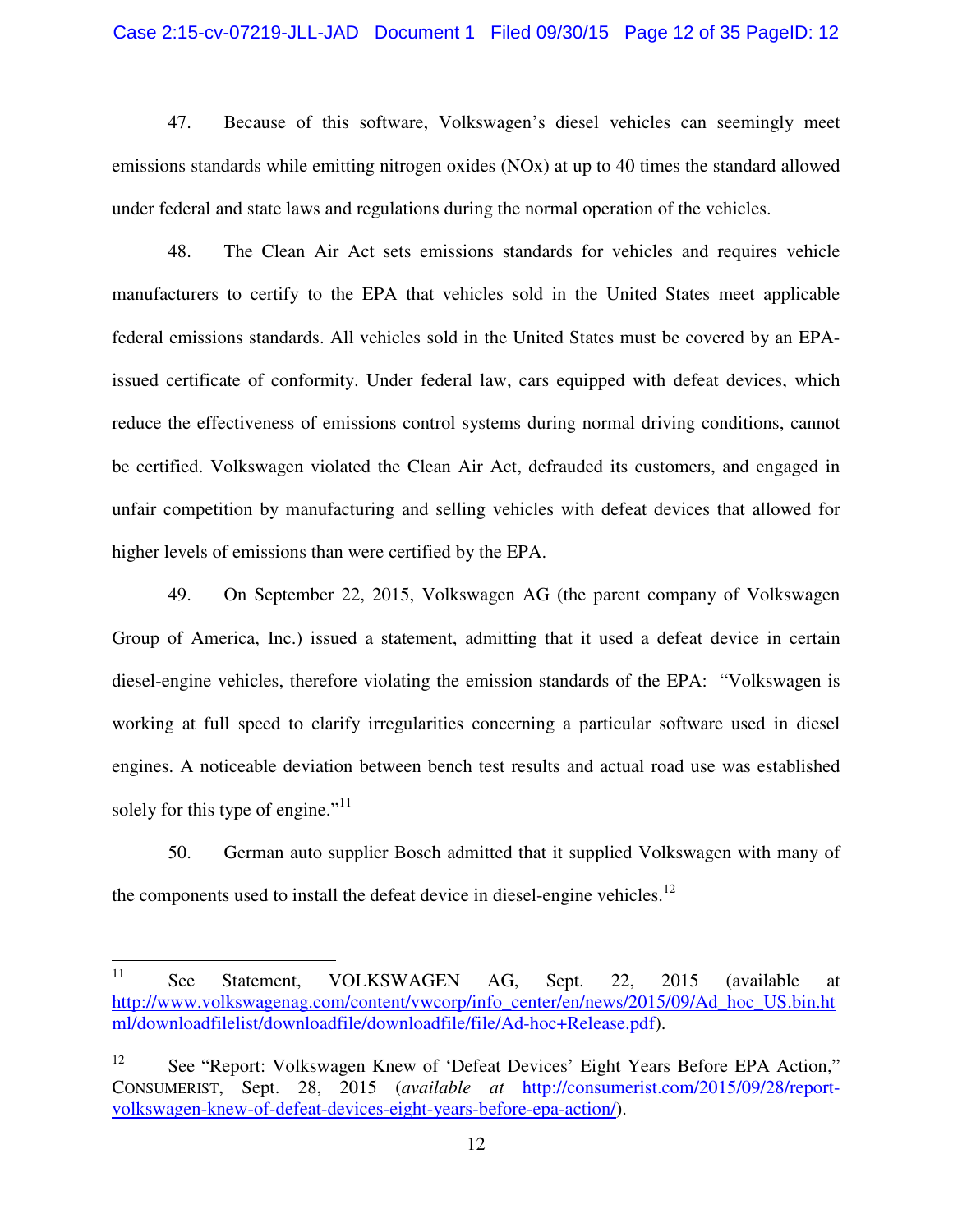51. In 2007, Bosch sent Volkswagen an internal letter warning them that using software to defeat emission standards would be illegal.<sup>13</sup> Likewise, in 2011, a Volkswagen technician raised concerns with the company that using the defeat device was illegal, but was ignored. $14$ 

52. On September 20, 2015, Volkswagen AG CEO Dr. Martin Winterkorn issued a statement, saying "I personally am deeply sorry that we have broken the trust of our customers and the public. We at Volkswagen will do everything that must be done in order to re-establish the trust that so many people have placed in us, and we will do everything necessary in order to reverse the damage this has caused. "<sup>15</sup>

53. On September 23, 2015, Martin Winterkorn resigned from the company. Mr. Winterkorn said he was stunned by the scale of the misconduct.<sup>16</sup>

54. On September 21, 2015, Michael Horn, President and CEO of Defendant Volkswagen of America, stated at the launch of Volkswagen's new Passat "[L]et's be clear about this: our company was dishonest with the EPA and the California Air Resources Board, and with all of you. In my German words, we've totally screwed up. We must fix those cars, and prevent this from ever happening again, and we have to make things right." Mr. Horn continued "You

<sup>13</sup> See "10 things to know as VW's emissions scandal enters its 2nd week," FORTUNE, Sept. 28, 2015 (*available at* http://fortune.com/2015/09/28/winterkorn-criminal-probe-fraud-10-thingsto-know-as-vws-emissions-scandal-starts-its-2nd-week/).

<sup>14</sup> See "Report: Volkswagen Knew of 'Defeat Devices' Eight Years Before EPA Action," *supra* n.12.

<sup>15</sup> *See* Statement of Prof. Dr. Martin Wintkerhorn, CEO of Volkswagen AG, Sept. 20, 2015 (*availbale at* http://media.vw.com/release/1066/).

<sup>16</sup> See "Volkswagen CEO Resigns, Saying He's 'Shocked' By Emissions Scandal," NPR, Sept. 23, 2015 (available at http://www.npr.org/sections/thetwoway/2015/09/23/442818919/volkswagen-ceo-resigns-saying-he-s-shocked-at-emissionsscandal).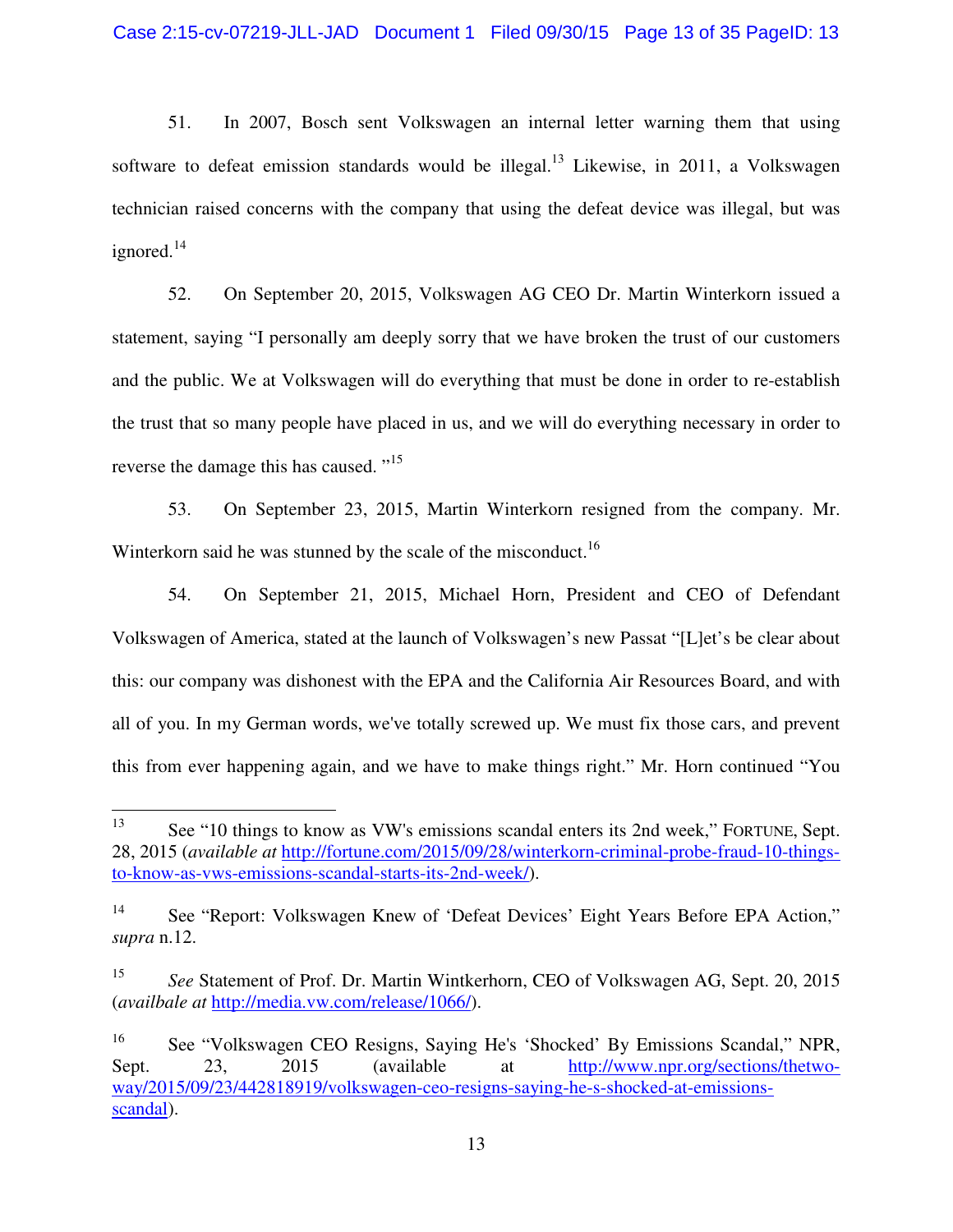## Case 2:15-cv-07219-JLL-JAD Document 1 Filed 09/30/15 Page 14 of 35 PageID: 14

can be sure that we will continue not only to correct this TDI issue, and to straighten things out, and to pay what we have to pay."<sup>17</sup>

55. On September 29, 2015 the House Energy and Commerce Committee directed Volkswagen to submit documents and internal communications about use of the defeat device, and about how the EPA discovered the defeat device. Chairman Fred Upton stated "It seems Volkswagen had a dirty little secret, and it's not just consumers who are feeling betrayed … There are many unanswered questions, and we will get the facts and the answers that the American people deserve."<sup>18</sup> Volkswagen Charged A Premium For Its "Clean" And "Green" Diesel Technology.

56. Volkswagen charged substantial premiums for vehicles equipped with defeat devices.

57. The table below sets forth the price premium for each comparable base, mid-level, and premium trim for each affected model:

| <b>Model</b>     | <b>Base</b> | <b>Mid-level</b> | Premium |
|------------------|-------------|------------------|---------|
| VW Jetta         | \$2,860     | \$4,300          | \$6,315 |
| VW Beetle        | \$4,635     | n/a              | \$2,640 |
| VW Golf          | \$2,950     | \$1,000          | \$1,000 |
| <b>VW Passat</b> | \$5,755     | \$4,750          | \$6,855 |
| Audi A3          | \$2,805     | \$3,095          | \$2,925 |

 $\frac{1}{17}$  *See* "Volkswagen's US Boss: We Totally Screwed Up," CNBC, Sept. 22, 2015 (*available at* http://www.cnbc.com/2015/09/21/volkswagen-us-ceo-screwed-up-on-eca-emissions-dieseltest-rigging.html).

<sup>&</sup>lt;sup>18</sup> See "House Committee Wants VW Docs on Emissions Software," LAW360, Sept. 29, 2015 (*available at* http://www.law360.com/articles/708838/house-committee-wants-vw-docs-onemissions-software).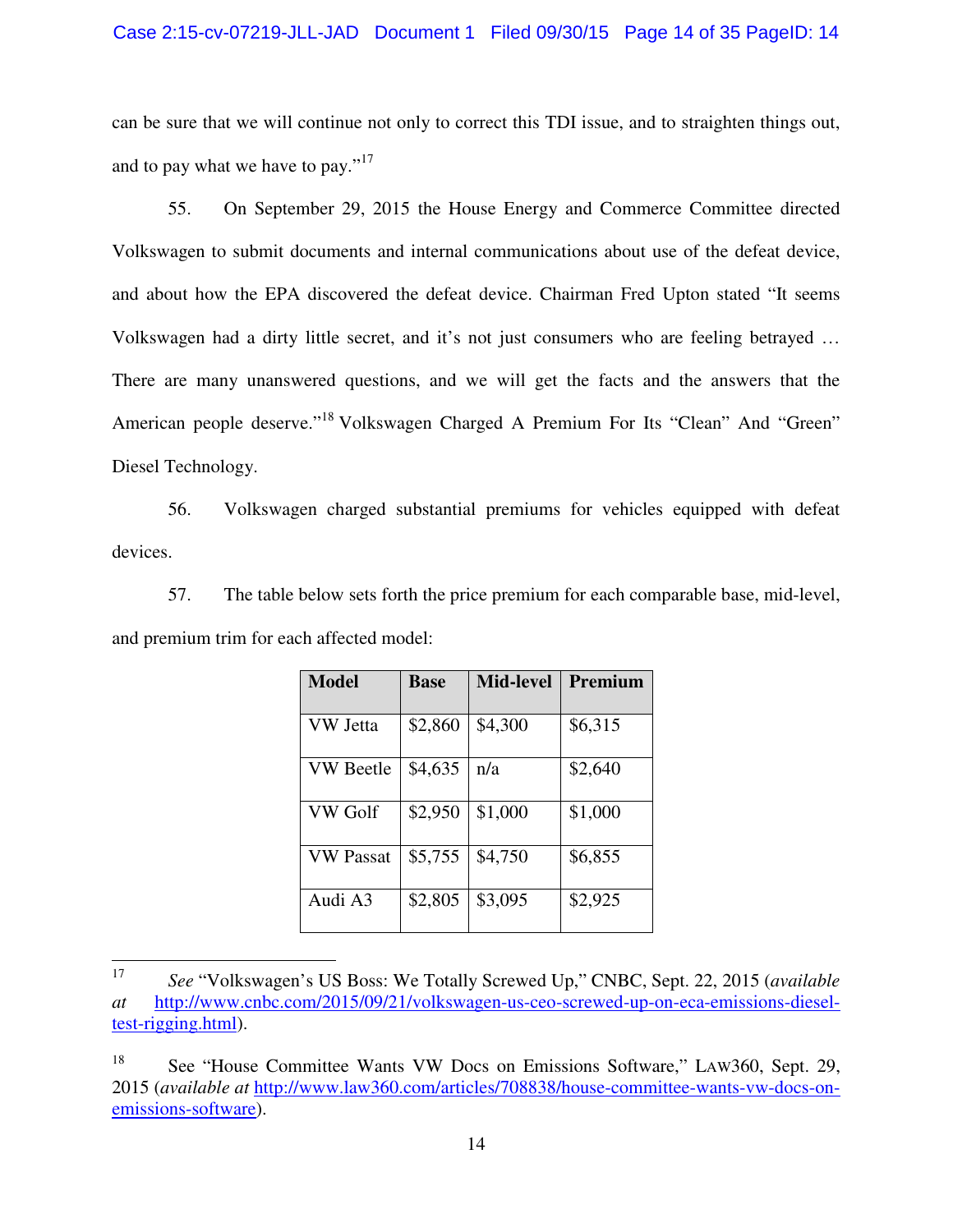## Case 2:15-cv-07219-JLL-JAD Document 1 Filed 09/30/15 Page 15 of 35 PageID: 15

58. As of September 23, 2015, Volkswagen's website no longer listed the prices for the diesel-model vehicles containing a defeat device.

## **D. Volkswagen's Misconduct Has Injured Class Members.**

59. Despite the EPA ordering Volkswagen to recall vehicles equipped with defeat devices, purchasers of the subject vehicles have and will continue to suffer significant harm. First, the only way for Volkswagen to make the vehicles comply with emissions standards will be to significantly reduce the vehicles' horsepower, torque and fuel efficiency. According to Drew Kodjak, executive director of the International Council on Clean Transportation, "[w]hen the pollution controls are functioning on these vehicles, there's a trade-off between performance and emissions."<sup>19</sup> Thus, if made EPA compliant, Class Members will suffer actual harm and damages because their vehicles will no longer perform as advertised and warranted.

60. Second, Class Members' vehicles will suffer from a significant diminution value by being made EPA compliant, because not only did Class Members overpay for their vehicles, but they will be forced to pay much more to fuel their less fuel efficient vehicles.

61. Owners of vehicles equipped with defeat devices have suffered losses of money or property because of Volkswagen's unfair, deceptive, and/or fraudulent business practices, and its failures to disclose the true emissions of the vehicles.

62. Had Plaintiff and the Class Members known of the defeat device at the time they purchased or leased their vehicles, they would not have purchased or leased their vehicles, or they would have paid less than they did. Even if Volkswagen recalls the defeat device vehicles and degrades the engine performance of the vehicles to make them compliant with EPA

 $\frac{1}{19}$  *See* Coral Davenport and Jack Ewing, "VW Is Said to Cheat on Diesel Emission; U.S. to Order Big Recall," Sept. 18, 2015 (*available at*  http://www.nytimes.com/2015/09/19/business/volkswagen-is-ordered-to-recall-nearly-500000 vehicles-over-emissions-software.html?\_r=0).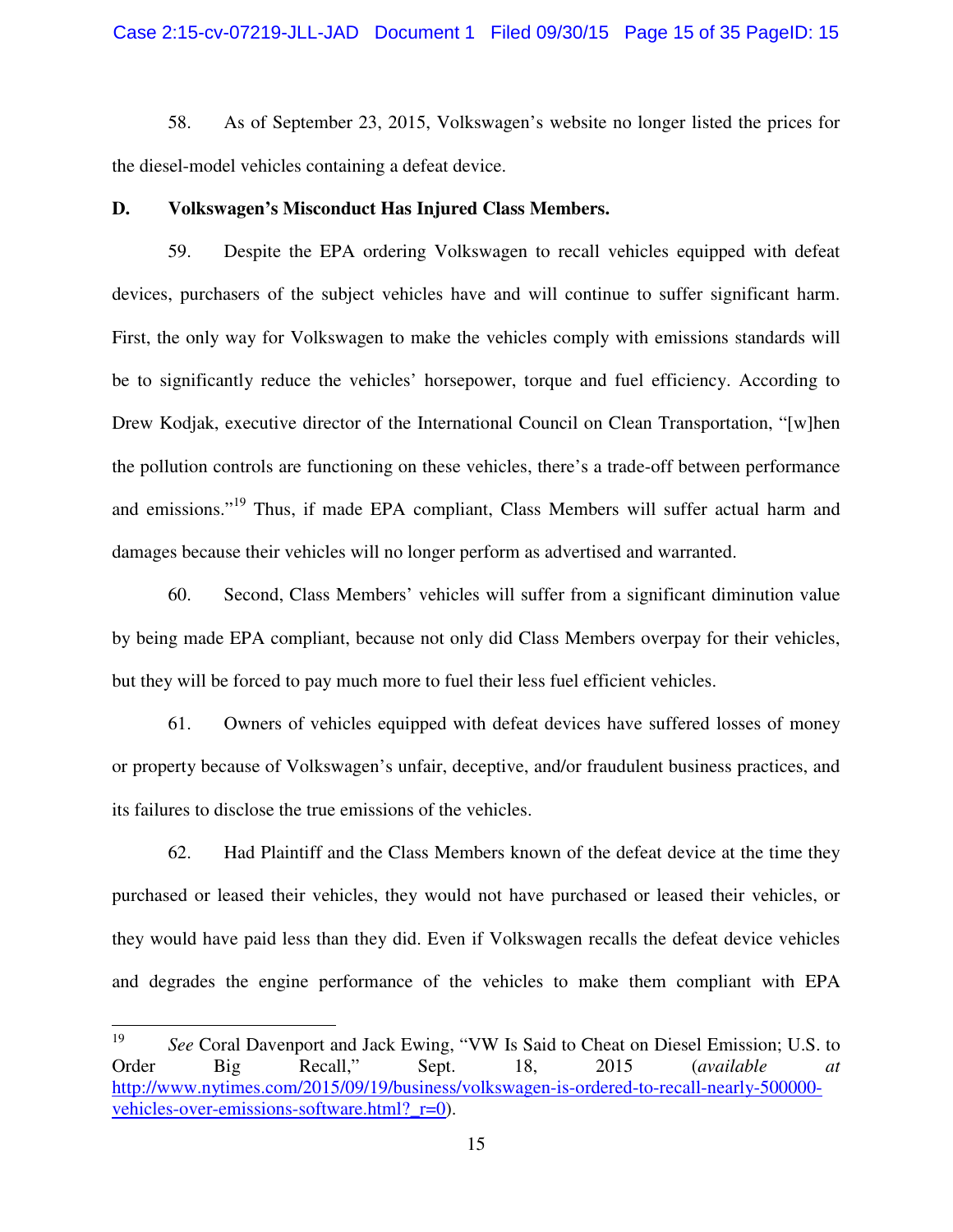standards, Plaintiff and Class Members will be forced to spend more on fuel and will not receive the advertised performance of their vehicles. The recalled vehicles will be worth less in the used marketplace because of their decrease in performance and efficiency, which means that owners of these vehicles will not be able to recoup the expected value of these vehicles in the future.

## **PLAINTIFF'S FACTS**

63. Plaintiff purchased a 2011 Volkswagen Jetta Sportwagen TDI from Norm Reeves Volkswagen in Irvine, CA in April 2015. Plaintiff still owns the vehicle.

64. Plaintiff purchased the car because he was interested in fuel efficiency. He was concerned that a diesel engine would contribute to pollution of the environment, but his research revealed that the Volkswagen Jetta Sportwagen TDI had a "clean" diesel engine. Plaintiff relied on Volkswagen's statement that the Volkswagen Jetta Sportwagen TDI was a clean, lowemission vehicle, in deciding to purchase the vehicle.

65. Plaintiff would not have purchased the vehicle if he had known that the emissions were much higher than advertised and the engine was not "clean." Plaintiff is concerned that if he repairs the vehicle it will cost him more for fuel and he will experience degraded performance. He is also concerned that regardless of whether he has the vehicle repaired, it will lose and has lost value.

## **CLASS ACTION ALLEGATIONS**

66. Plaintiff brings this action on behalf of himself and as a class action, pursuant to the Rules  $23(a)$ ,  $(b)(2)$ , and  $(b)(3)$  of the Federal Rules of Civil Procedure on behalf of the following Class and Subclass (collectively, the "Class"):

## *The Nationwide Class*

All persons or entities in the United States who are current or former owners and/or lessees of a Volkswagen or Audi vehicle with a Type EA 189 or EA 288 diesel 2.0 liter turbo engine, including, without limitation: 2009-2015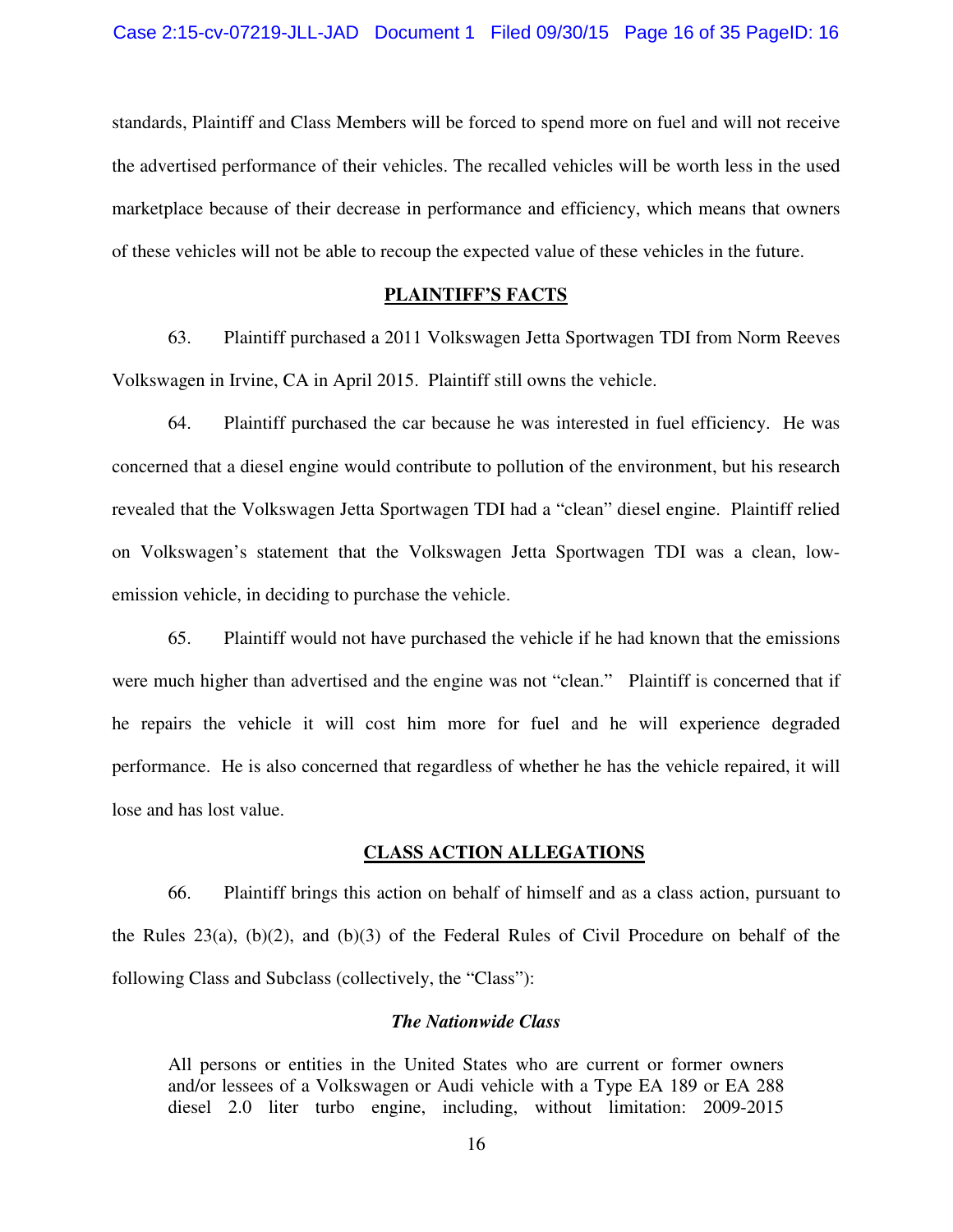Volkswagen Jetta; 2009-2015 Volkswagen Beetle; 2009-2015 Volkswagen Golf; 2013-2015 Volkswagen Passat; and 2009-2015 Audi A3.

## *The California Subclass*

All persons or entities who purchased or leased a Volkswagen or Audi vehicle with a Type EA 189 or EA 288 diesel 2.0 liter turbo engine in California, including, without limitation: 2009-2015 Volkswagen Jetta; 2009-2015 Volkswagen Beetle; 2009-2015 Volkswagen Golf; 2013-2015 Volkswagen Passat; and 2009-2015 Audi A3.

67. Excluded from the Class are individuals who have personal injury claims resulting from the defeat device in the Class Vehicles. Also excluded from the Class are Volkswagen and its subsidiaries and affiliates; all persons who make a timely election to be excluded from the Class; governmental entities; and the judge to whom this case is assigned and his or her immediate family. Plaintiff reserves the right to revise the Class definition based upon information learned through discovery.

68. Certification of Plaintiff's claims for class-wide treatment is appropriate because Plaintiff can prove the elements of their claims on a class-wide basis as would be used to prove those elements individual actions alleging the same claim.

69. This action has been brought and may properly be maintained on behalf of the class proposed herein under Federal Rule of Civil Procedure 23.

70. Plaintiff reserves the right to revise the definitions of the Class or Subclass based upon information learned through discovery.

71. **Numerosity**. The Class Members are so numerous and geographically dispersed that individual joinder of all Class Members is impracticable. While Plaintiff believes that there not less than hundreds of thousands of Class Members, the precise number of Class Members is unknown at this time, but may be ascertained from Volkswagen's records. Class Members may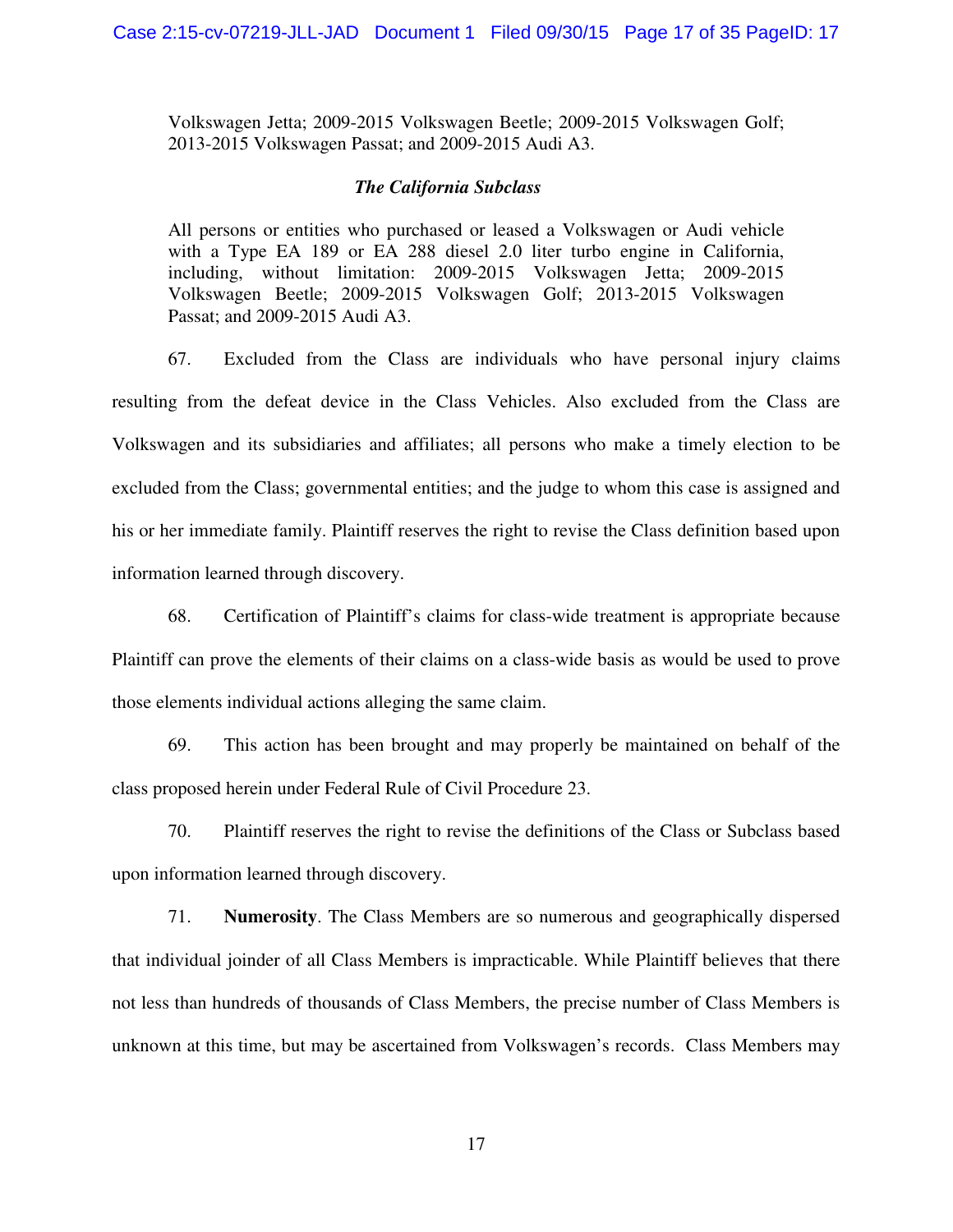be notified of the pendency of this action by recognized, Court-approved notice dissemination methods, which may include U.S. mail, electronic mail, Internet postings, or published notice.

72. **Commonality**. This action involves common questions of law and fact, which predominate over any questions affecting individual Class Members, including:

- a. Whether Volkswagen engaged in the conduct alleged herein;
- b. Whether Volkswagen designed, advertised, marketed, distributed, leased, sold, or otherwise placed defeat device vehicles into the stream of commerce in the United States;
- c. Whether the CleanDiesel engine system in the Class Vehicles contains a defect in that it does not comply with EPA requirements;
- d. Whether the CleanDiesel engine systems in the subject vehicles can be made to comply with EPA standards without substantially degrading the performance or efficiency of the vehicles;
- e. Whether Volkswagen knew about the defeat device and, if so, how long it possessed this knowledge;
- f. Whether Volkswagen designed, manufactured, and distributed the subject vehicles with a defeat device;
- g. Whether Volkswagen's conduct violates consumer protection statutes, warranty laws, and other laws as asserted herein;
- h. Whether Plaintiff and the other Class Members overpaid for their vehicles;
- i. Whether Plaintiff and the other Class Members are entitled to equitable relief, including, but not limited to, restitution or other injunctive relief; and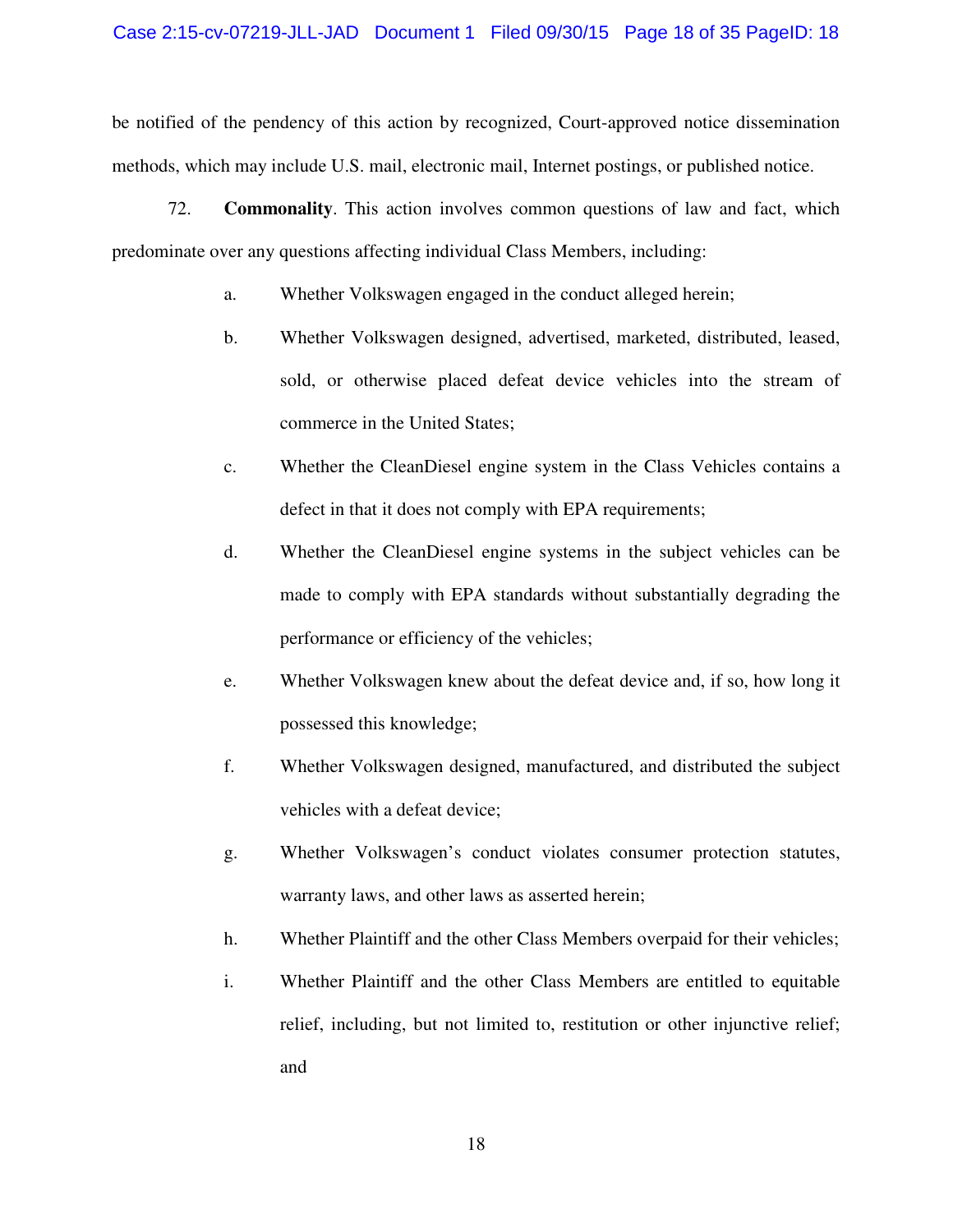j. Whether Plaintiff and the other Class Members are entitled to damages and other monetary relief and, if so, in what amount.

73. **Typicality**. Plaintiff's claims are typical of the other Class Members' claims because, among other things, all Class Members were comparably injured through Volkswagen's wrongful conduct as described above.

74. **Adequacy**. Plaintiff is an adequate Class representative because his interests do not conflict with the interests of the other Class Members he seeks to represent; Plaintiff has retained counsel competent and experienced in complex class action litigation, and Plaintiff intends to prosecute this action vigorously. The Class's interests will be fairly and adequately protected by Plaintiff and his counsel.

75. **Declaratory and Injunctive Relief: Federal Rule of Civil Procedure 23(b)(2)**. Volkswagen has acted or refused to act on grounds generally applicable to Plaintiff and the other Class Members, thereby making appropriate final injunctive relief and declaratory relief, as described below, with respect to the Class as a whole.

76. **Superiority**. A class action is superior to any other available means for the fair and efficient adjudication of this controversy, and no unusual difficulties are likely to be encountered in the management of this class action. The damages or other financial detriment suffered by Plaintiff and the other Class Members are relatively small compared to the burden and expense that would be required to individually litigate their claims against Volkswagen, so it would be impracticable for Class Members individually to seek redress for Volkswagen's wrongful conduct.

77. Should individual Class Members be required to bring separate actions, this Court and/or courts throughout the United States would be confronted with a multiplicity of lawsuits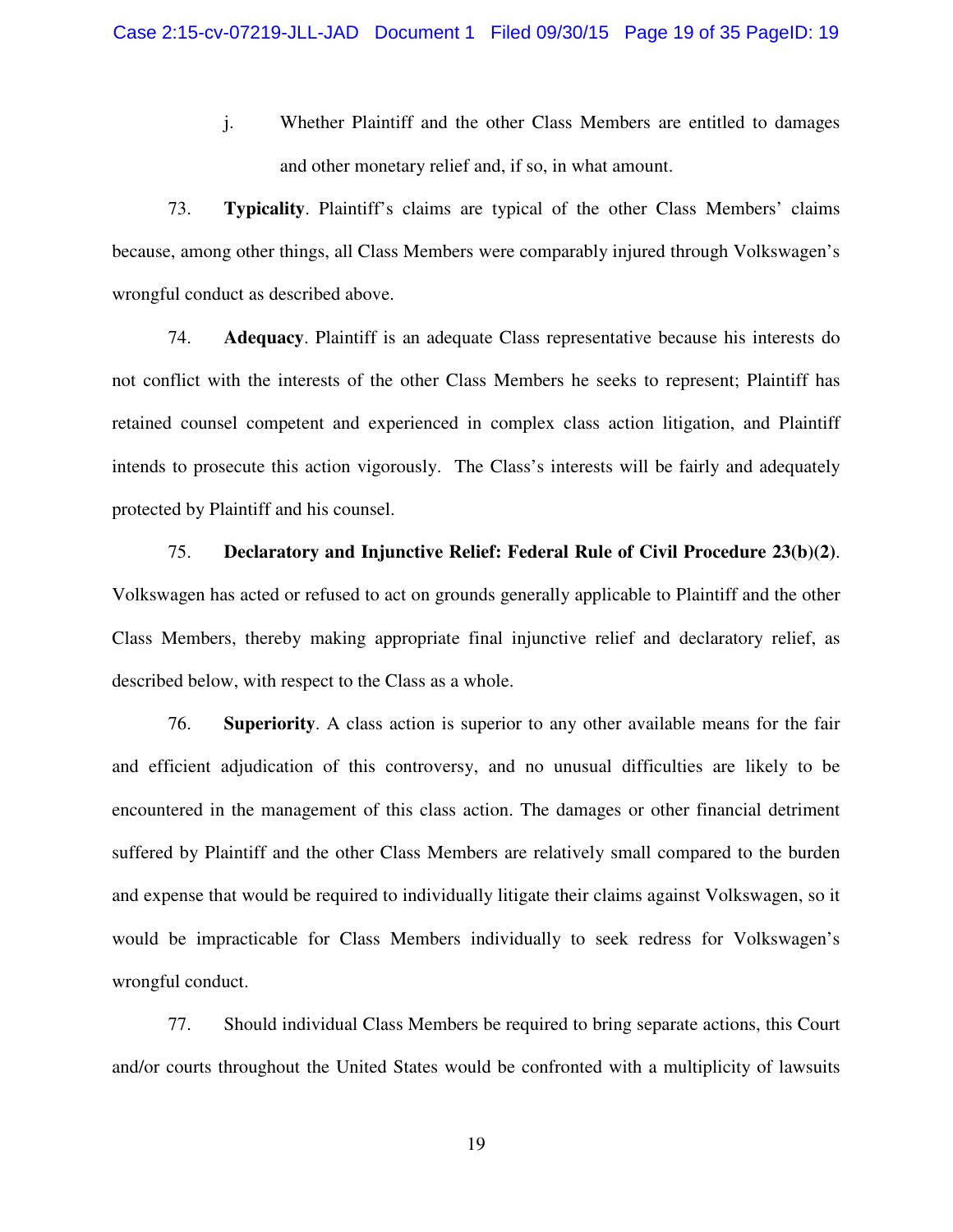burdening the court system while also creating the risk of inconsistent rulings and contradictory judgments. In contrast to proceeding on a case-by-case basis, in which inconsistent results will magnify the delay and expense to all parties and the court system, this class action presents far fewer management difficulties while providing unitary adjudication, economies of scale and comprehensive supervision by a single court.

## **COUNT I Common Law Fraud (On Behalf of the Nationwide Class)**

78. Plaintiff repeats the allegations set forth above as if fully set forth herein.

79. Plaintiff brings this claim on behalf of the Nationwide Class.

80. Volkswagen engaged in both speaking and silent fraud, and in fraudulent and deceptive conduct, throughout the Class Period. As described above, Volkswagen's conduct defrauded Plaintiff and Class Members, intending and leading them to believe, through affirmative misrepresentations, omissions, suppression and concealments of material fact, that the Class Vehicles, marketed by Volkswagen as "clean diesel" vehicles, possessed important characteristics that they in fact did not possess, namely the combination of low emissions, high performance, and fuel economy, and inducing their purchases.

81. Volkswagen's intentional and material misrepresentations included, among other things, its advertising, marketing materials and messages, and other standardized statements claiming the Class vehicles (a) were clean and eco-friendly and (b) combined low emissions with high performance and strong fuel economy.

82. The foregoing misrepresentations were uniform for all Class Members. The same advertisements were shown to all Class Members of the public generally and the same marketing materials were distributed to customers and potential customer, and all of the materials contained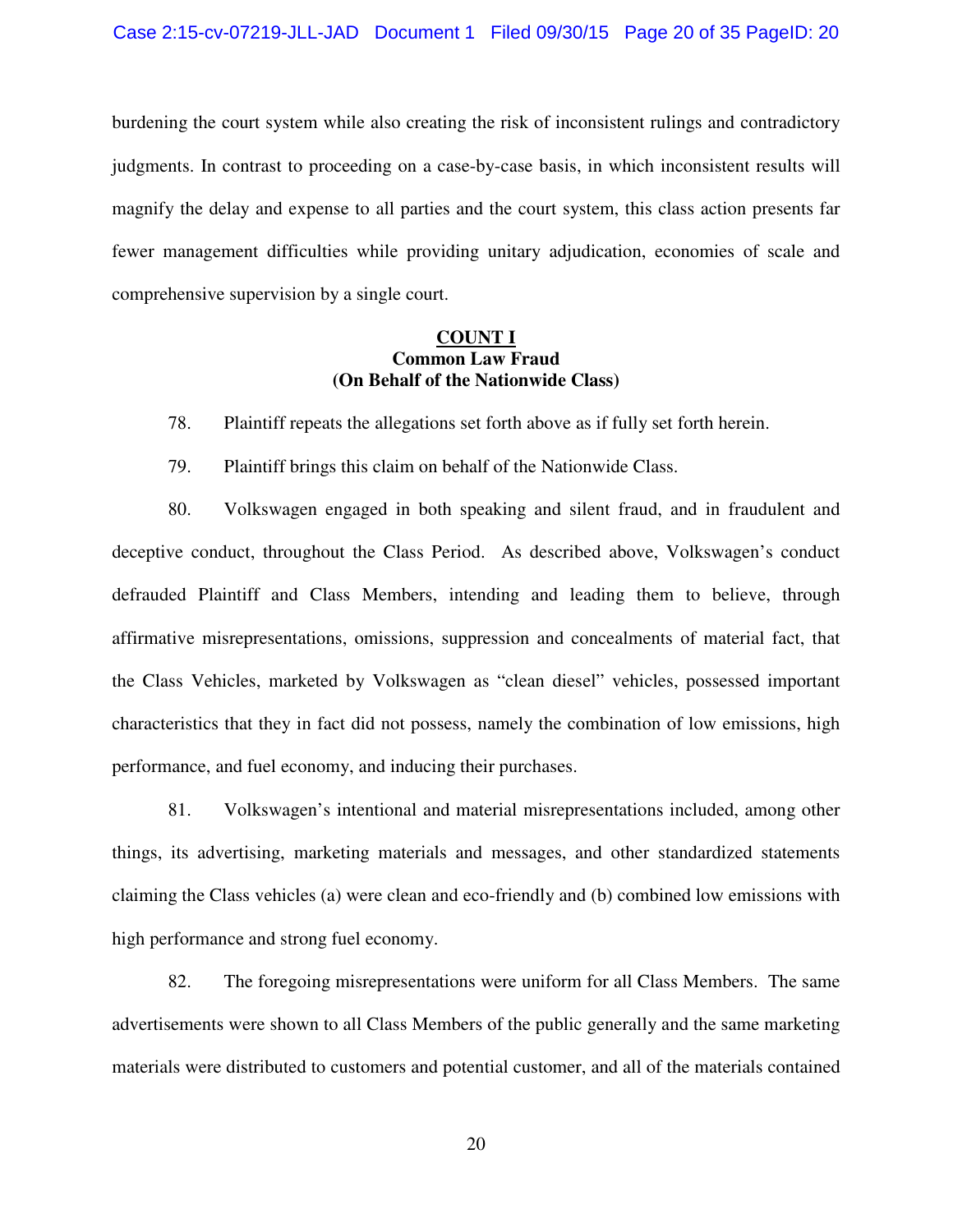## Case 2:15-cv-07219-JLL-JAD Document 1 Filed 09/30/15 Page 21 of 35 PageID: 21

the same standardized statements relating to the Class Vehicles' environmental friendliness, performance and fuel economy.

83. These representations directly contradicted the true nature and hidden design of the Class Vehicles and their actual emissions when operating under normal circumstances. Volkswagen knew the representations were false when it made them, and intended to defraud purchasers thereby.

84. Volkswagen also had a duty to disclose, rather than conceal and suppress, the full scope and extent of the emissions deception because:

- a. Volkswagen had exclusive knowledge of the actual emissions in the Class Vehicles and concealment thereof;
- b. The details regarding the actual emissions in the Class Vehicles and concealment thereof were known and/or accessible only to Volkswagen;
- c. Volkswagen knew Plaintiff and Class Members did not know and could not reasonably discover the actual emissions in the Class Vehicles and concealment thereof; and
- d. Volkswagen made general representations about the qualities of the Class Vehicles, including statements about their performance, fuel economy, and emissions, which were misleading, deceptive and incomplete without the disclosure of the fact that Volkswagen secretly designed and installed defeat device software on the Class Vehicles that was intended to conceal the vehicles' exceedingly high and illegal emission levels from governments, consumers, and the public.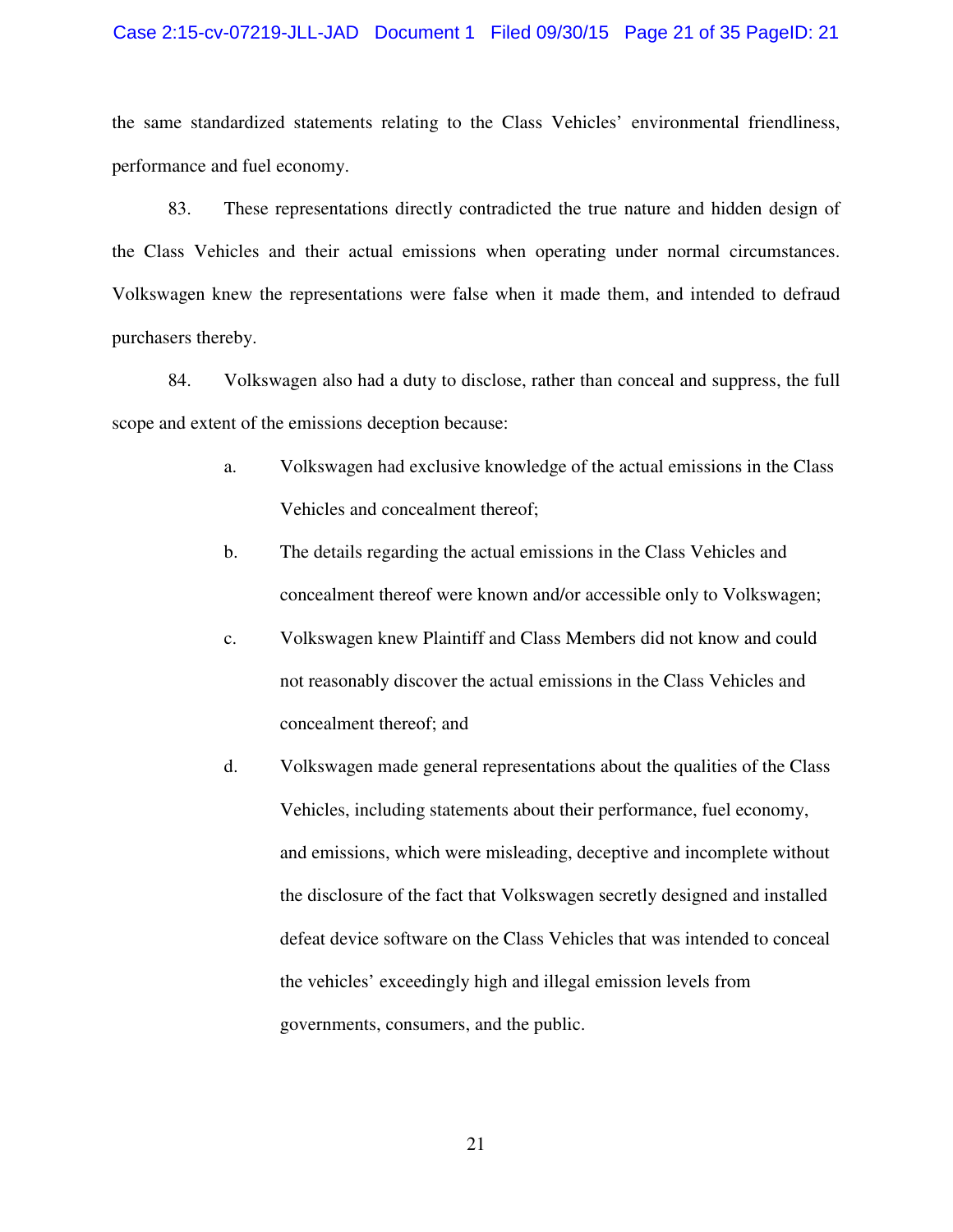## Case 2:15-cv-07219-JLL-JAD Document 1 Filed 09/30/15 Page 22 of 35 PageID: 22

85. Volkswagen's concealment was likewise uniform to all Class Members in that Volkswagen concealed from everyone other than itself, including potential customers and regulators, the true facts relating to the emission levels of the Class Vehicles.

86. Volkswagen's misrepresentations and omissions were material in that they would affect a reasonable consumer's decision to purchase or lease a Class Vehicle. Consumers paid a premium for the clean diesel Class Vehicles precisely because they supposedly offered low emissions and fuel economy without sacrificing performance. Volkswagen's conduct, misrepresentations, omissions, concealment, and suppression, undermined the core value proposition that induced consumers to purchase or lease the Class Vehicles, and directly affect both the quality and worth of the vehicles.

87. Volkswagen's intentionally deceptive conduct – its silent fraud and fraud by concealment – likewise induced the Class Vehicles' purchase by Plaintiff and Class Members, and the resulting harm and damage to them.

88. Plaintiff relied upon Volkswagen's misrepresentations and concealment of the true facts. Class Members are presumed to have relied upon Volkswagen's misrepresentations and concealment of the true facts because those facts are material to a reasonable consumer's purchase the Class Vehicles.

89. As a result of Volkswagen's inducements, Plaintiff and Class Members have sustained significant damage, including, but not limited to, lost vehicle value and diminished vehicle quality and utility. If Plaintiff and Class Members had known about the defeat device and the unlawful emissions at the time of acquisition, they would not have acquired the Class Vehicles. Indeed, the Class Vehicles could not have been marketed or sold to any reasonable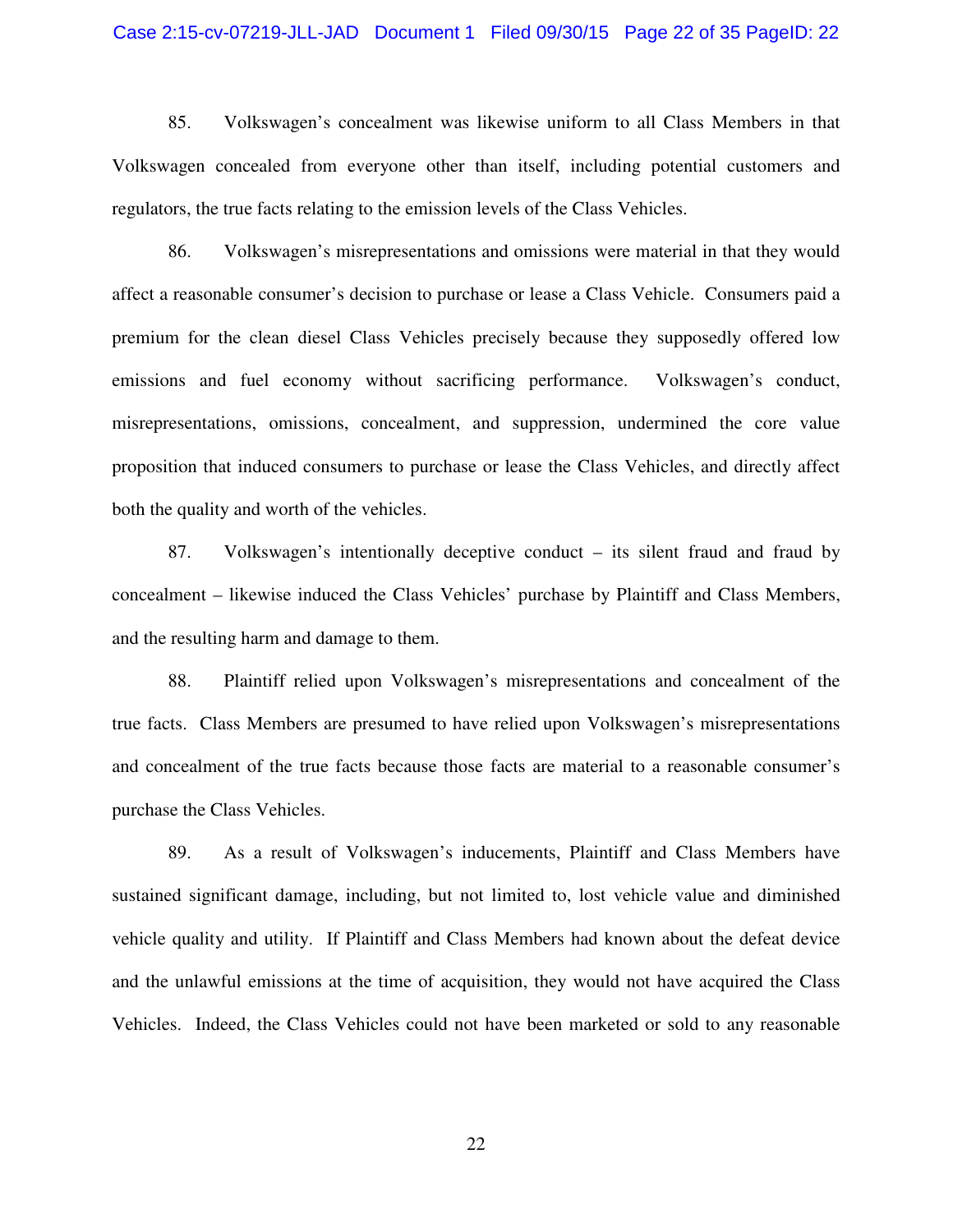## Case 2:15-cv-07219-JLL-JAD Document 1 Filed 09/30/15 Page 23 of 35 PageID: 23

consumer had existence of the defeat device been disclosed. Volkswagen is therefore liable to Plaintiff and Class Members in an amount to be proven at trial.

90. Volkswagen intentionally designed and engineered its "clean diesel" vehicles to deceive and cheat regulators and its customers. Volkswagen touted the performance and environmental virtues of these vehicles, while concealing and suppressing the truth about them, for the purpose of inducing Plaintiff and the Class to buy them. Volkswagen's fraud caused both the purchase and the harm. In order to undo this harm, Volkswagen must repair or remediate the vehicles so that they deliver everything it promised when it sold them, or undertake to buy them back from Class Members in terms that are just and equitable under principles of rescission, restitution, and benefit of the bargain.

91. Volkswagen's conduct was systematic, repetitious, knowing, intentional, and malicious, and demonstrated a lack of care and reckless disregard for the rights and interests of Plaintiff, the public, and the environment. Volkswagen's conduct thus warrants an assessment of punitive damages at the highest level allowed by applicable law, consistent with the actual harm it has caused, the reprehensibility of its conduct, and the need to punish and deter such conduct.

## **COUNT II Breach of Express Warranty (On Behalf of the Nationwide Class)**

92. Plaintiff repeats the allegations set forth above as if fully set forth herein.

93. By advertising the "green" and "clean" qualities of its diesel engines, Volkswagen expressly warranted to purchasers of the Class Vehicles that the Vehicles at least complied with all applicable laws and regulations relating to exhaust emissions. Stated differently, it would be impossible for an automobile to be "green" if it emitted more pollutants than were allowed by applicable environmental laws and regulations.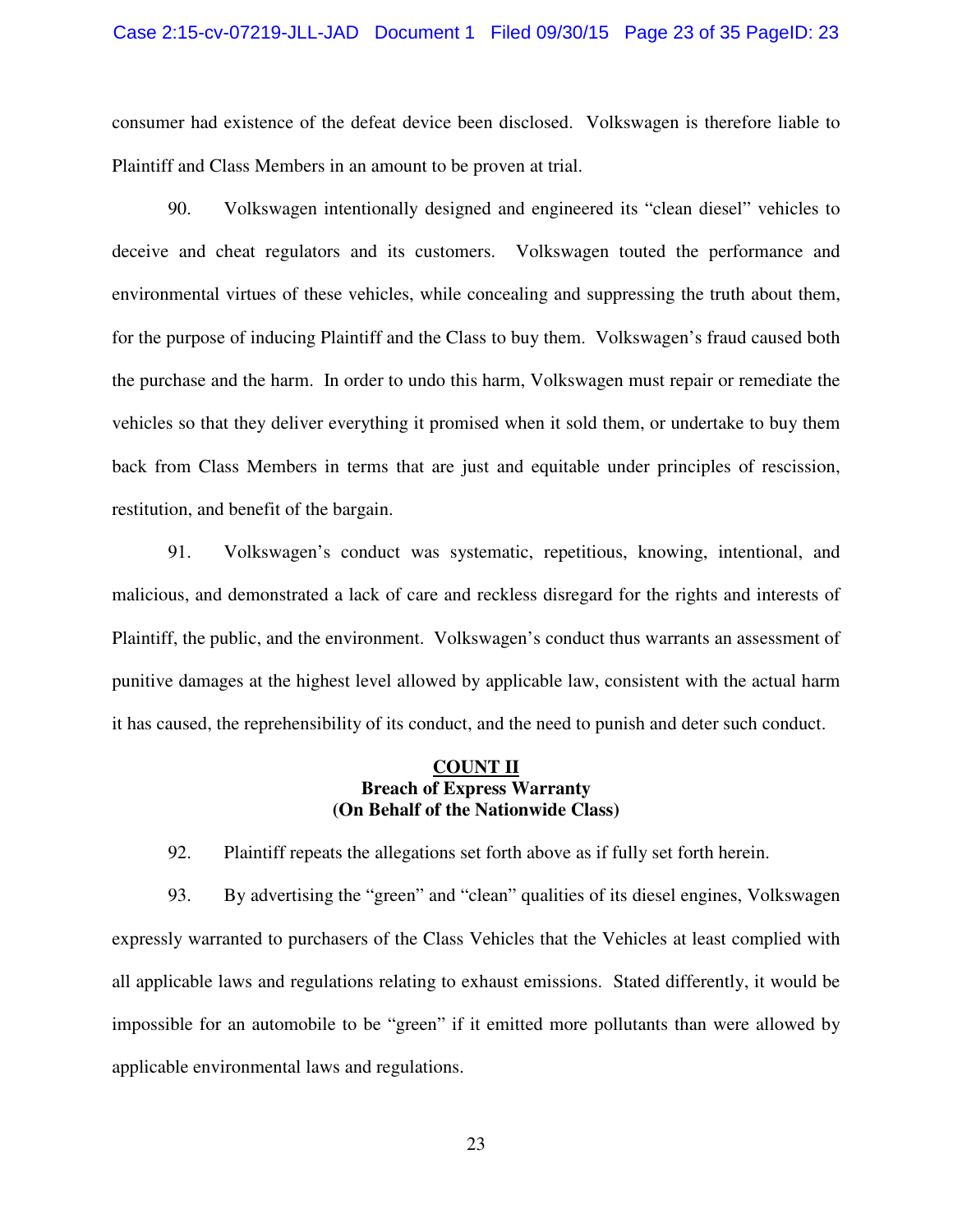## Case 2:15-cv-07219-JLL-JAD Document 1 Filed 09/30/15 Page 24 of 35 PageID: 24

94. Such statements became the basis of the bargain for Plaintiff and other purchasers of the Class Vehicles because such statements are among the facts a reasonable consumer would consider to be material in the purchase of a vehicle.

95. In fact, in ordinary driving conditions, the Class Vehicles did not comply with applicable environmental regulations, emitting between 10 and 40 times the amount of pollutants allowed. As such, it was unlawful for Volkswagen to sell the Vehicles to the public.

96. In addition, Volkswagen stated that the vehicles achieved certain a fuel efficiency in terms of miles per gallon of fuel when tested in accordance with applicable EPA regulations. Those statements created an express warranty that, under EPA test conditions, the vehicle achieved the stated fuel efficiency for purposes of making apples-to-apples comparisons with other vehicles.

97. Testing under EPA regulations presupposes that the vehicles comply with all laws and regulations applicable to automobiles, including environmental regulations.

98. In fact, had the Class Vehicles been tested in accordance with EPA fuel efficiency standards while also complying with pollution regulations, they would have achieved significantly lower fuel efficiency than was stated on the EPA mileage sticker on the vehicle.

99. As a result of the foregoing breaches of express warranty, Plaintiff and other Class Members have been damaged in that they purchased a vehicle that was unlawful to have been sold in the first instance, and, even if lawfully sold, was less valuable than what they paid for the Class Vehicles because the Vehicles do not comply with applicable environmental regulations and cost more to operate because, if they are repaired to conform with applicable environmental regulations, they will be less efficient to operate and incur higher fuel costs.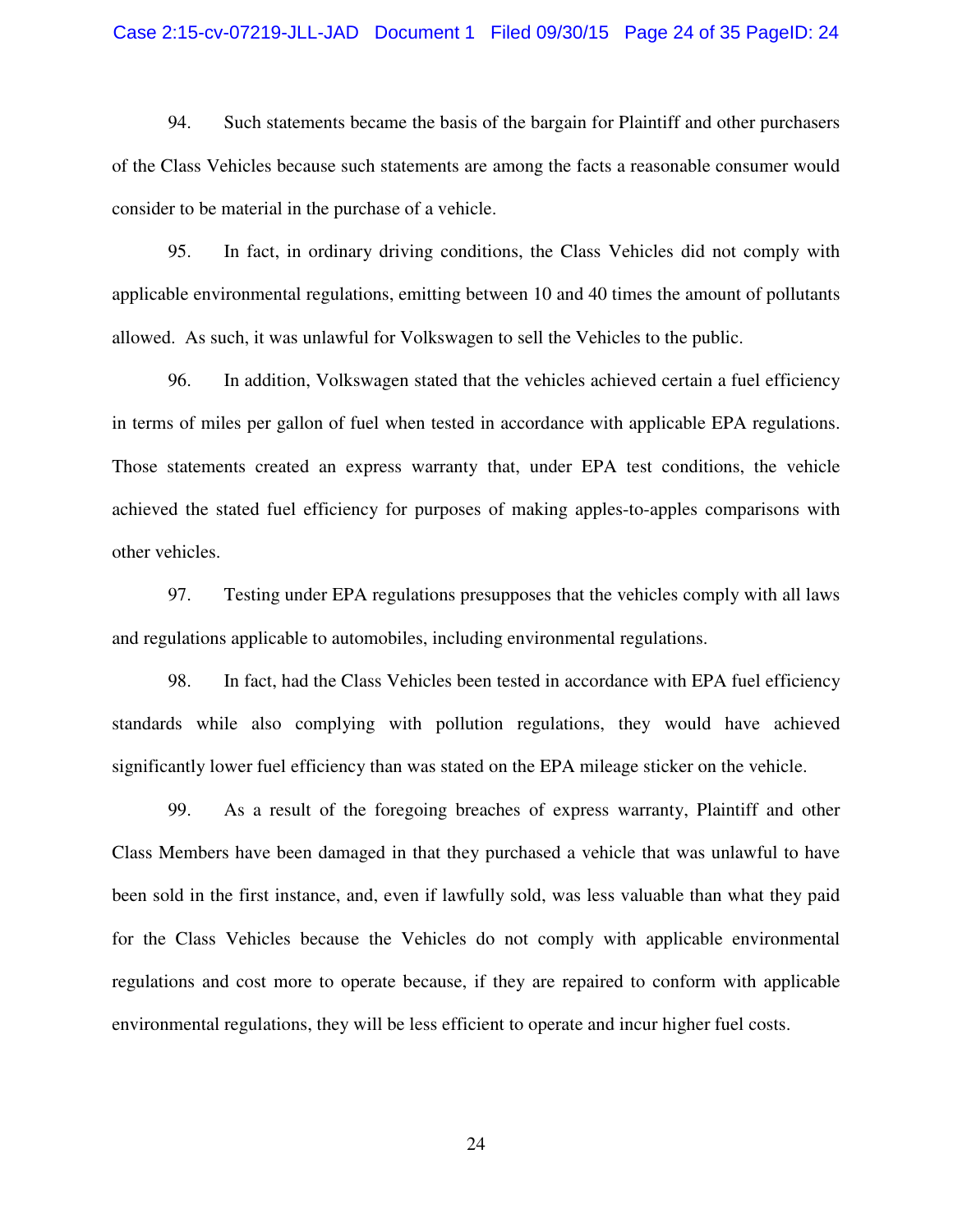## **COUNT III Breach of Implied Warranty of Merchantability (On Behalf of the Nationwide Class)**

100. Plaintiff repeats the allegations set forth above as if fully set forth herein.

101. Section 2-314 of the Uniform Commercial Code provides that, unless disclaimed, there is an implied warranty of merchantability with respect to the goods being purchased.

102. Among the warranties included within the implied warranty of merchantability is that the goods would pass without objection in the trade under the contract description, and are adequately labeled.

103. For the reasons set forth above, the Class Vehicles would not pass without objection in the trade because the retail sale by the manufacturer of a vehicle that contains a defeat device is unlawful.

104. In addition, the Class Vehicles are not adequately labeled because they misstate that the Class Vehicles comply with EPA regulations, and the stated gas mileage for comparison purposes was not achieved by testing in accordance with EPA testing procedures.

105. As a result of the foregoing breaches of warranty, Plaintiff and other Class Members have been damaged in that they purchased a Vehicle that was unlawful to have been sold in the first instance, and, even if lawfully sold, was less valuable than what they paid for the Vehicles because the Vehicles do not comply with applicable environmental regulations and cost more to operate because, if they are repaired to conform with applicable environmental regulations, they will be less efficient to operate and incur higher fuel costs.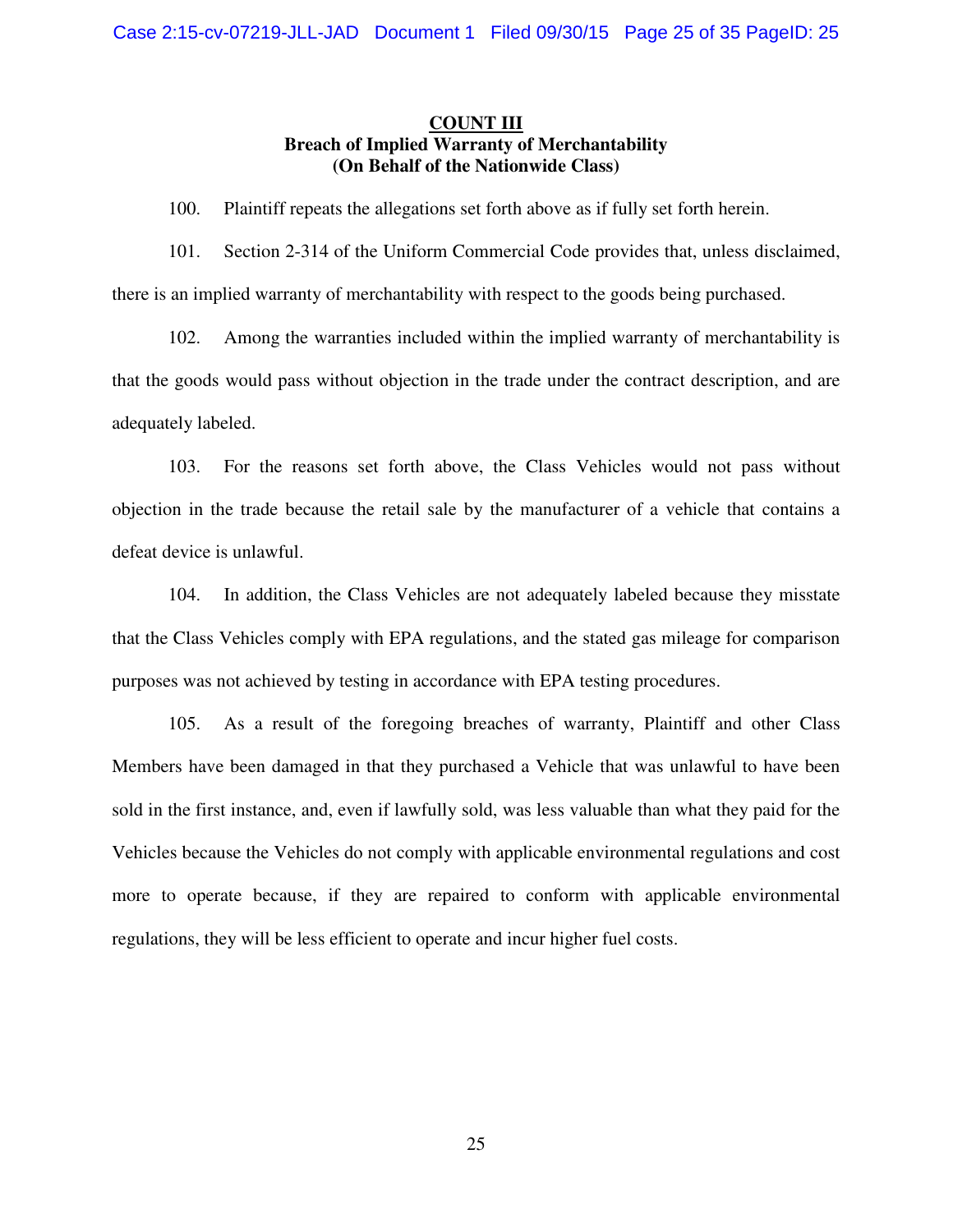## **COUNT IV Magnuson-Moss Act (15 U.S.C. §§ 2301,** *et seq.***) – Implied Warranty (On Behalf of the Nationwide Class)**

106. Plaintiff repeats the allegations contained in the foregoing paragraphs as if fully set forth herein.

107. The Class Vehicles are "consumer products" within the meaning of the Magnuson-Moss Warranty Act, 15 U.S.C. § 2301(1).

108. Plaintiff and Class Members are "consumers" within the meaning of the Magnuson-Moss Warranty Act, 15 U.S.C. § 2301(3). They are consumers because they are persons entitled under applicable state law to enforce against the warrantor the obligations of its express and implied warranties.

109. Volkswagen is a "supplier" and "warrantor" within the meaning of the Magnuson-Moss Warranty Act, 15 U.S.C. § 2301(4)-(5).

110. 15 U.S.C. § 2310(d)(1) provides a cause of action for any consumer who is damaged by the failure of a warrantor to comply with a written or implied warranty.

111. Volkswagen provided Plaintiff and the other Class Members with an implied warranty of merchantability in connection with the purchase or lease of their Vehicles that is an "implied warranty" within the meaning of the Magnuson-Moss Warranty Act, 15 U.S.C. § 2301(7). As a part of the implied warranty of merchantability, Volkswagen warranted that the Class Vehicles would pass without objection in the trade as designed, manufactured, and marketed, and were adequately labeled.

112. *Manufacturer's Warranty*. Volkswagen provided Plaintiff and each member of the Class who purchased a new Class Vehicle with a Manufacturer's Warranty, which provides "bumper-to-bumper" limited express warranty coverage for a minimum of 3 years or 36,000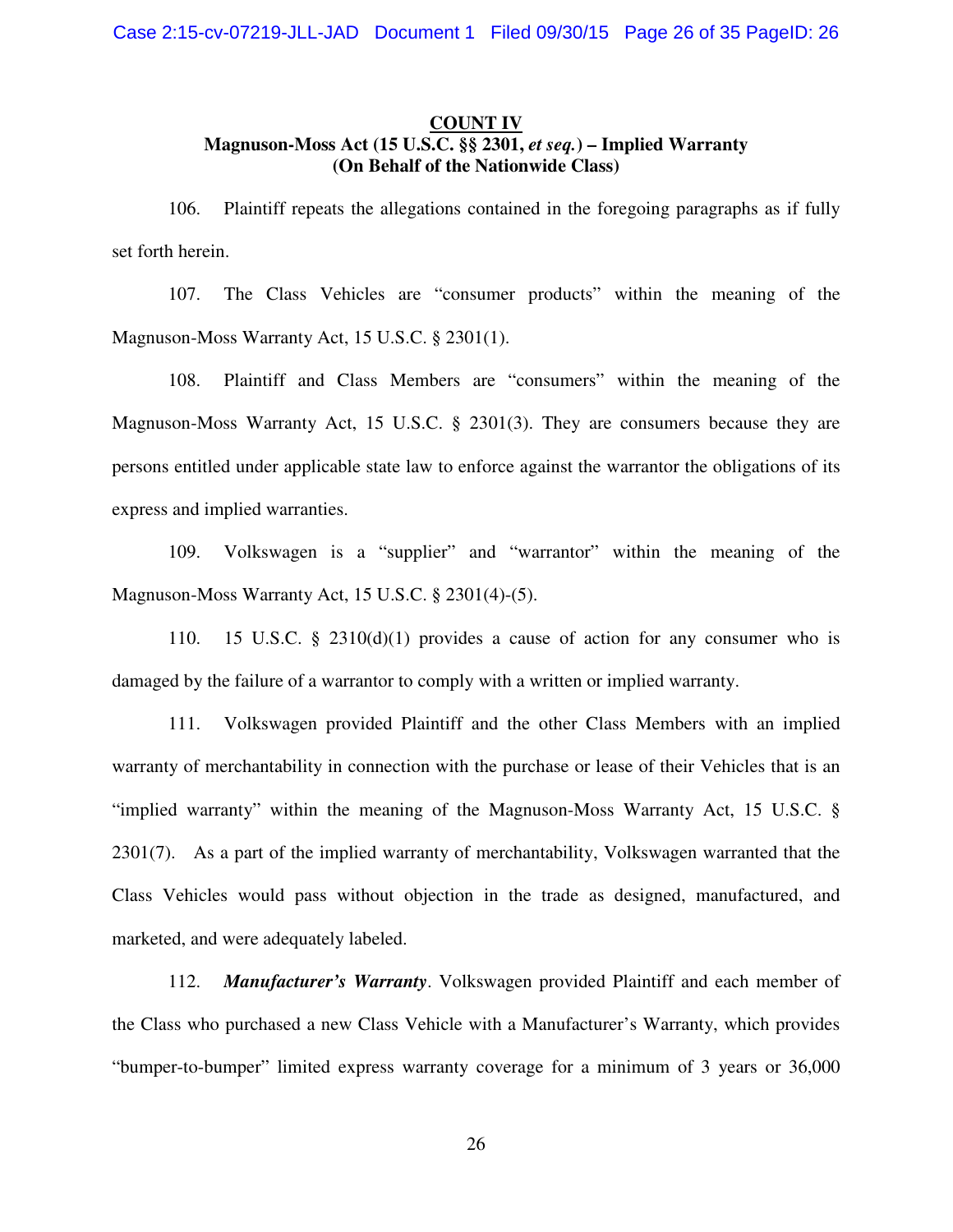## Case 2:15-cv-07219-JLL-JAD Document 1 Filed 09/30/15 Page 27 of 35 PageID: 27

miles, whichever comes first. This warranty covers emissions related repairs. This warranty is directly applicable to the Class Vehicles.

113. *Federal Emissions Warranty*. Consistent with federal law, Volkswagen provided Plaintiff and the Class with a "performance warranty" and a "design and defect warranty." In the event that a vehicle fails an emissions test, these warranties cover all emissions related parts for 2 years or 24,000 miles (whichever comes first), with the catalytic converter, engine control unit, and onboard diagnostic device covered for 8 years or 80,000 miles (whichever comes first). These warranties are directly applicable to the Class Vehicles.

114. *California Emissions Warranty*. California law requires additional warranty coverage beyond that required by federal law. Under California law, all emissions related performance and parts are covered for 3 years or 50,000 miles (whichever comes first), and a vehicle-specific list of more expensive emissions related parts is covered for 7 years or 70,000 miles (whichever comes first). In addition, the 8 year or 80,000 mile coverage for the catalytic converter, engine control unit, and onboard diagnostic device required by Federal law also applies. 13 Cal. Code. Regs. § 2038; see CAL. HEALTH & SAFETY CODE § 43205. The California Emissions Warranty provisions described here are directly applicable to the Class Vehicles.

115. Volkswagen breached these implied warranties, as described in more detail above, and are therefore liable to Plaintiff and the Class pursuant to 15 U.S.C.  $\S$  2310(d)(1).

116. Any efforts to limit the implied warranties in a manner that would exclude coverage of the Class Vehicles is unconscionable, and any such effort to disclaim, or otherwise limit, liability for the Class Vehicles is null and void.

117. Plaintiff and the other Class Members have had sufficient direct dealings with either Volkswagen or its agents (dealerships) to establish privity of contract.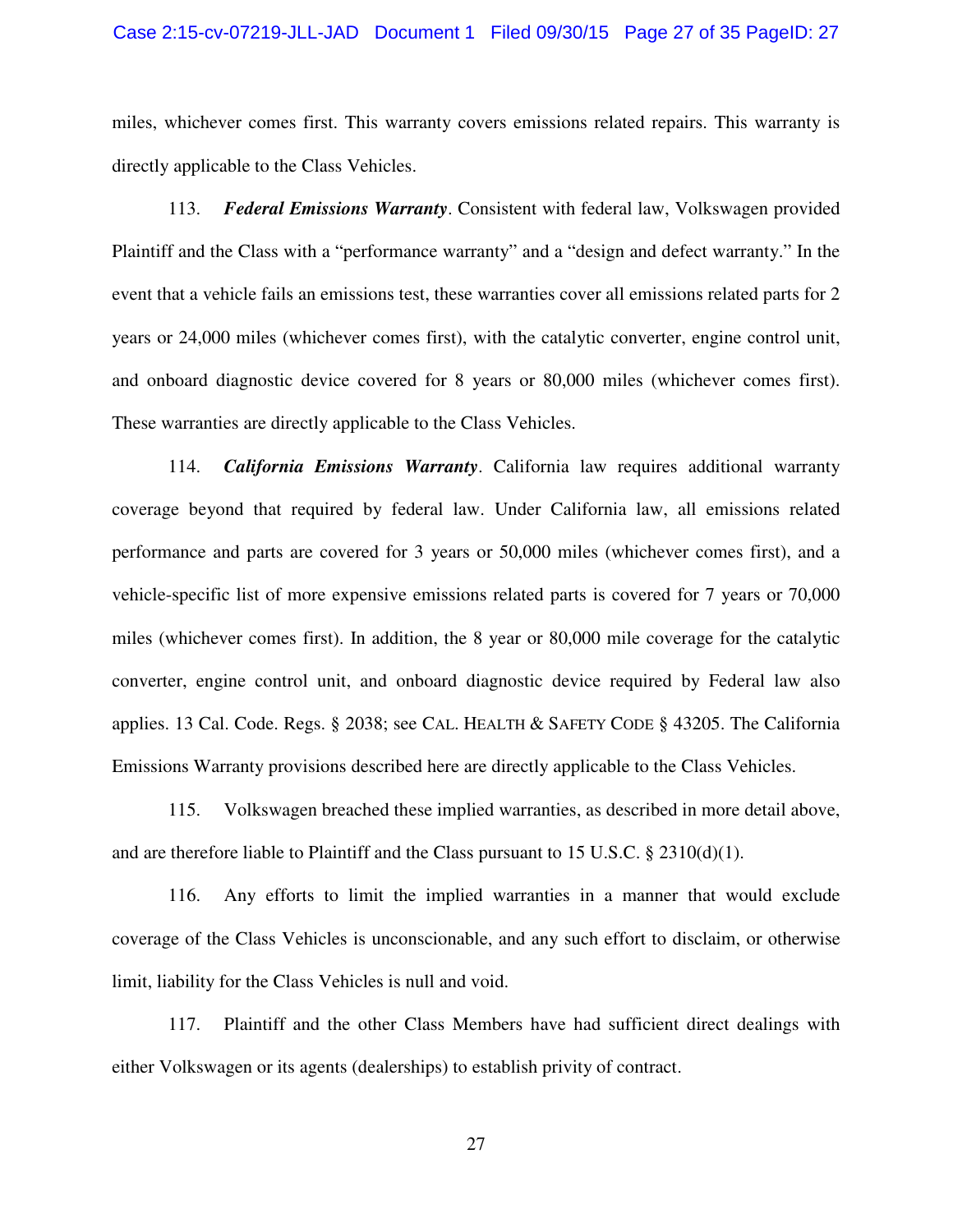## Case 2:15-cv-07219-JLL-JAD Document 1 Filed 09/30/15 Page 28 of 35 PageID: 28

118. Nonetheless, privity is not required here because Plaintiff and other Class Members are intended third-party beneficiaries of contracts between Volkswagen and its dealers, and specifically, of the implied warranties. The dealers were not intended to be the ultimate consumers of the Class Vehicles and have no rights under the warranty agreements provided with the Class Vehicles; the warranty agreements were designed for and intended to benefit consumers.

119. Pursuant to 15 U.S.C. § 2310(e), Plaintiff is entitled to bring this class action and are not required to give the Vehicle Manufacturer Defendants notice and an opportunity to cure until such time as the Court determines the representative capacity of Plaintiff pursuant to Rule 23 of the Federal Rules of Civil Procedure.

120. The amount in controversy of Plaintiff's individual claims meets or exceeds the sum of \$25.00. The amount in controversy of this action exceeds the sum of \$50,000.00, exclusive of interest and costs, computed on the basis of all claims to be determined in this lawsuit. Plaintiff, individually and on behalf of the other Class Members, seeks all damages permitted by law, including diminution in value of their Class Vehicles, in an amount to be proven at trial. In addition, pursuant to 15 U.S.C. § 2310(d)(2), Plaintiff and the other Class Members are entitled to recover a sum equal to the aggregate amount of costs and expenses (including attorneys' fees based on actual time expended) determined by the Court to have reasonably been incurred by Plaintiff and the other Class Members in connection with the commencement and prosecution of this action.

121. Further, Plaintiff and the Class are also entitled to equitable relief under 15 U.S.C.  $§$  2310(d)(1).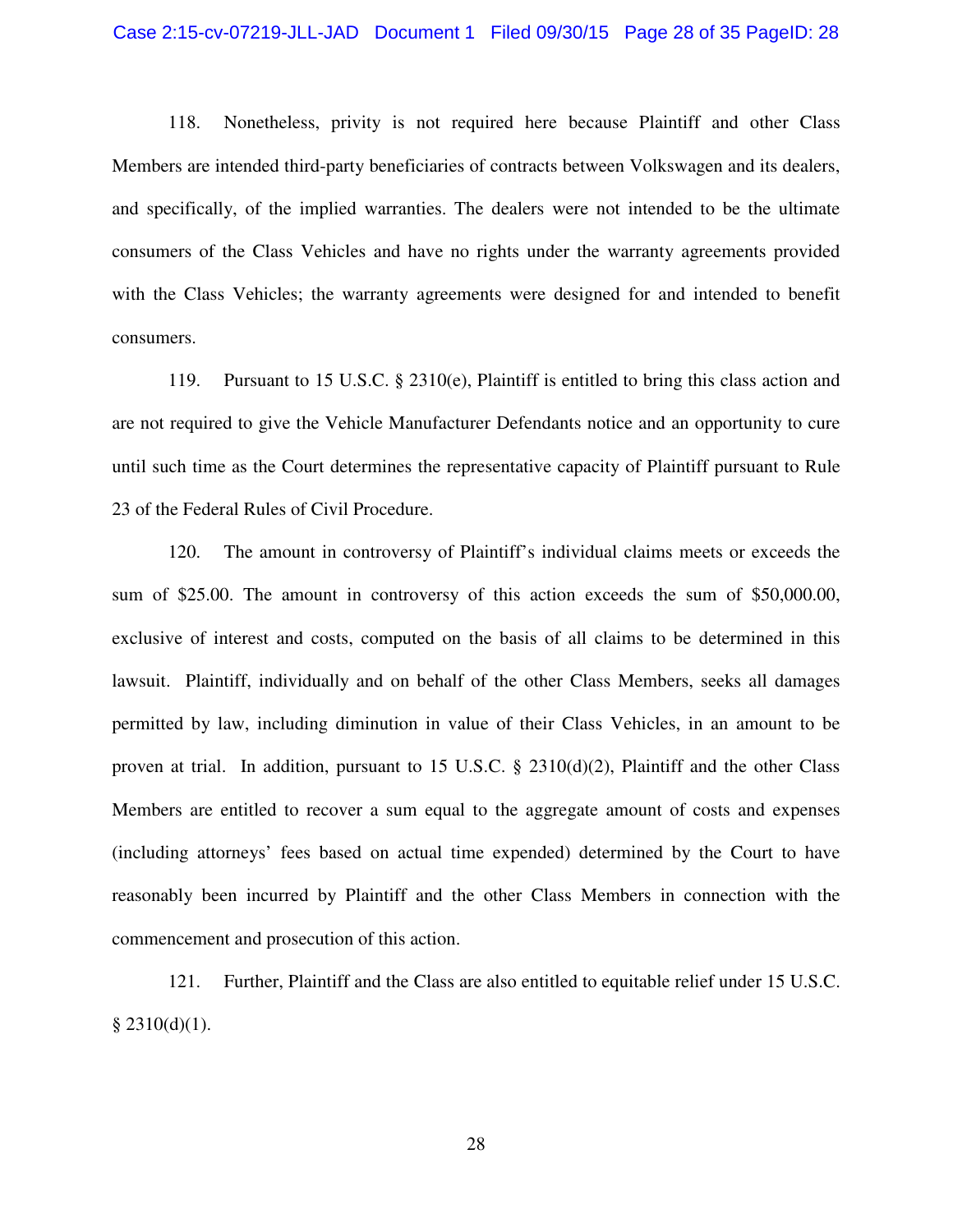## **COUNT V Unjust Enrichment (On Behalf of the Nationwide Class)**

122. Plaintiff repeats the foregoing allegations as if fully set forth herein.

123. Volkswagen has been unjustly enriched in that it intentionally sold vehicles with defeat devices which were intended to mask the fact that the Class Vehicles did not comply with applicable automobile exhaust regulations and, in fact, emitted between 10 and 40 times the pollutant allowed by those regulations.

124. When purchasing their vehicles, Plaintiff and other Class Members reasonably believed that the Class Vehicles complied with applicable environmental regulations and, if properly tested in accordance with EPA mileage standards, would achieve for comparison purposes the mileage stated on the window sticker of the vehicles.

125. Plaintiff and other Class Members got less than what they paid for in that the Class Vehicles did not comply with applicable environmental regulations, nor was the EPA mileage stated on the sticker usable for comparison purposes for other vehicles.

126. The foregoing did not occur by happenstance or conditions out of Volkswagen's control. In fact, the Vehicles were deliberately designed to comply with environmental regulations only when being tested and were known and intended by Volkswagen to not comply with applicable regulations under ordinary driving conditions.

## **COUNT VI**

## **Breach of Implied Warranties in Violation of the Song-Beverly Consumer Warranty Act (Cal. Civ. Code Section 1790,** *et seq***.) (On Behalf of the California Subclass)**

127. Plaintiff repeats the foregoing allegations as if fully set forth herein.

128. Plaintiff and Class Members who purchased the Class Vehicles in California are "buyers" within the meaning of Cal. Civ. Code §1791(b).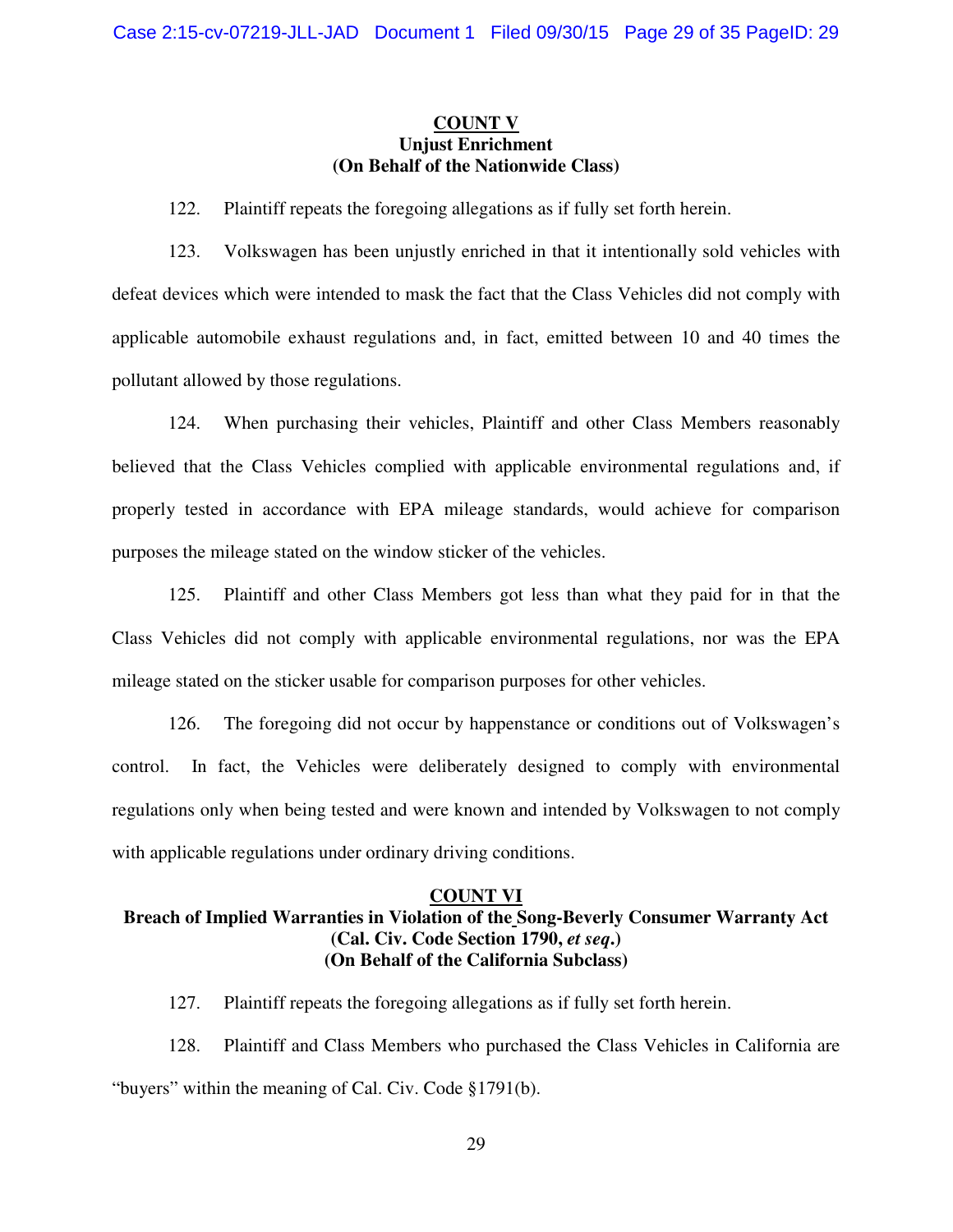129. The Class Vehicles are "consumer goods" within the meaning of Cal. Civ. Code  $§1791(a).$ 

130. Volkswagen is a "manufacturer" and/or "distributor" of the Class Vehicles within the meaning of Cal. Civ. Code §§1791(e) and (j).

131. Volkswagen made implied warranties to Plaintiff and Class Members within the meaning of Cal. Civ. Code §1791.1.

132. Volkswagen impliedly warranted to Plaintiff and Class Members who purchased and/or leased the Class Vehicles that they were "merchantable" within the meaning of Cal. Civ. Code §§1791.1(a) & 1792.

133. The Class Vehicles are not merchantable as a result of the inclusion of the defeat device. Moreover, Volkswagen breached these implied warranties, as described in more detail above, and is therefore liable to Plaintiff and the Class Members.

134. The Class Vehicles are not of the quality that a buyer would expect and are not merchantable. Because the Class Vehicles are not merchantable, Volkswagen breached the implied warranty of fitness within the meaning of Cal. Civ. Code §§1791.1(b) and 1792.1.

135. As a proximate result of Volkswagen's breach of the implied warranties of merchantability and fitness, Plaintiff and Class Members sustained damages. Pursuant to Cal. Civ. Code §§179l.l(d), 1794(a), and (b)(2), Plaintiff and Class Members are entitled to damages and other legal and equitable relief including, at their election, the purchase/lease price of the Vehicles or any diminution in value. Plaintiff and Class Members are also entitled to costs and attorneys' fees pursuant to Cal. Civ. Code §1794.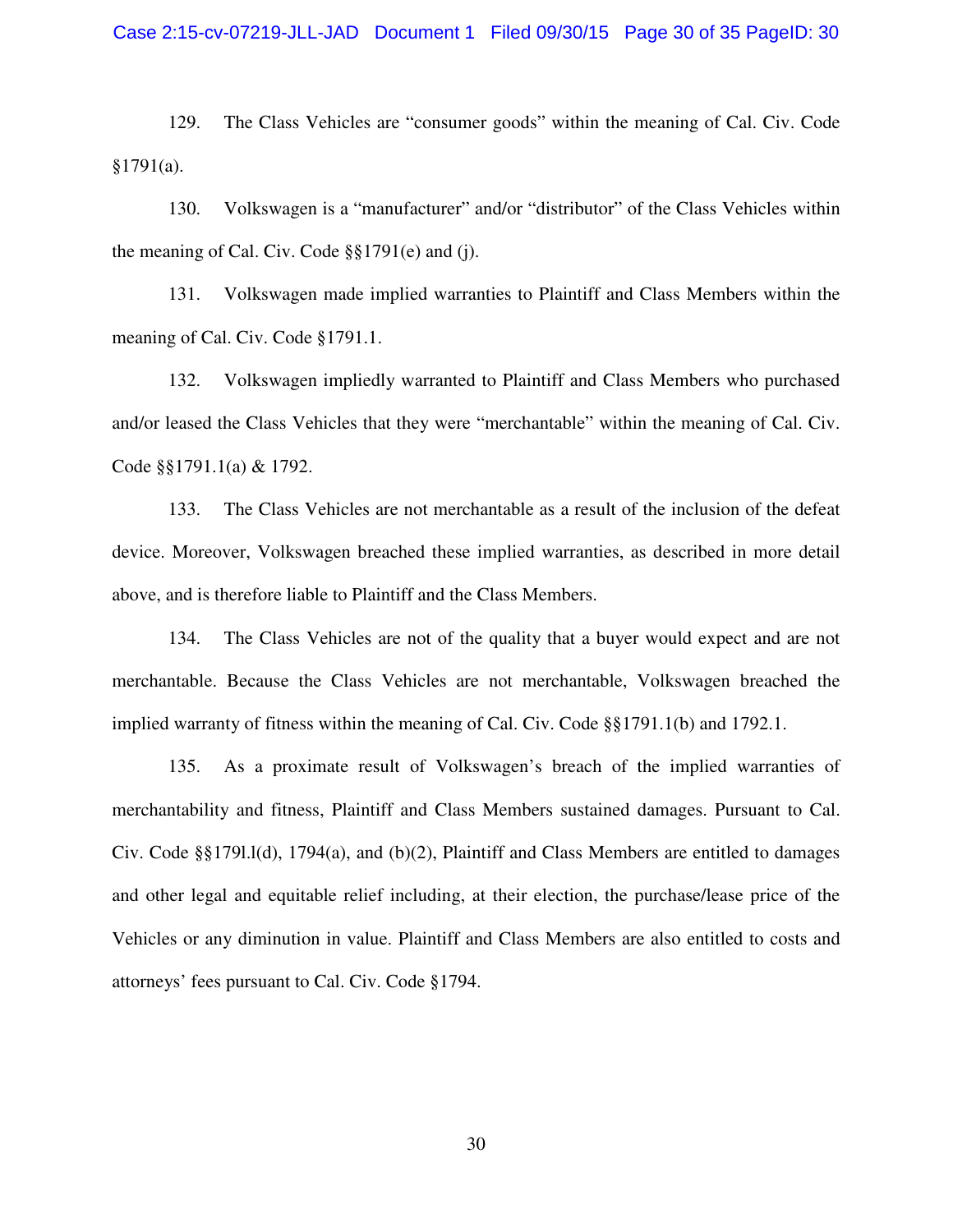## **COUNT VII Violation of the Consumers Legal Remedies Act ("CLRA") (Cal. Civ. Code Section 1750,** *et seq***.)) (On Behalf of the California Subclass)**

136. Plaintiff repeats the foregoing allegations as if fully set forth herein.

137. Volkswagen is a "person" under Cal. Civ. Code §1761(c).

138. Plaintiff and Class Members are "consumers" under Cal. Civ. Code §1761(d).

139. Plaintiff and Class Members engaged in "transactions" under Cal. Civ. Code §1761(e), including the purchase or lease of Vehicles from Volkswagen.

140. As set forth herein, Volkswagen's acts, policies, and practices undertaken in transactions intended to result and which did result in the sale or lease of Vehicles, violate sections 1770(a)(5), (a)(7), (a)(9), (a)(14), and (a)(16) of the CLRA in that: (a) Volkswagen represented that its Class Vehicles have characteristics, uses, or benefits which they do not have; (b) Volkswagen represented that its Class Vehicles are of a particular standard, quality, or grade, but are of another; (c) Volkswagen advertised its Class Vehicles with intent not to sell/lease them as advertised; (d) Volkswagen represented that a transaction conferred or involved rights, remedies, or obligations which it did not have or involve; and (e) Volkswagen represented that its Class Vehicles were supplied in accordance with a previous representation when they were not.

141. The existence of the defeat device is a material fact. Plaintiff and Class Members were unaware of the defeat device when they purchased or leased their Class Vehicles. Consumers value reliability and dependability of automobiles, especially concerning emissions in the Class Vehicles. Had they known of the defeat device, Plaintiff and Class Members would not have purchased or leased their Class Vehicles, or would have done so only at lower prices.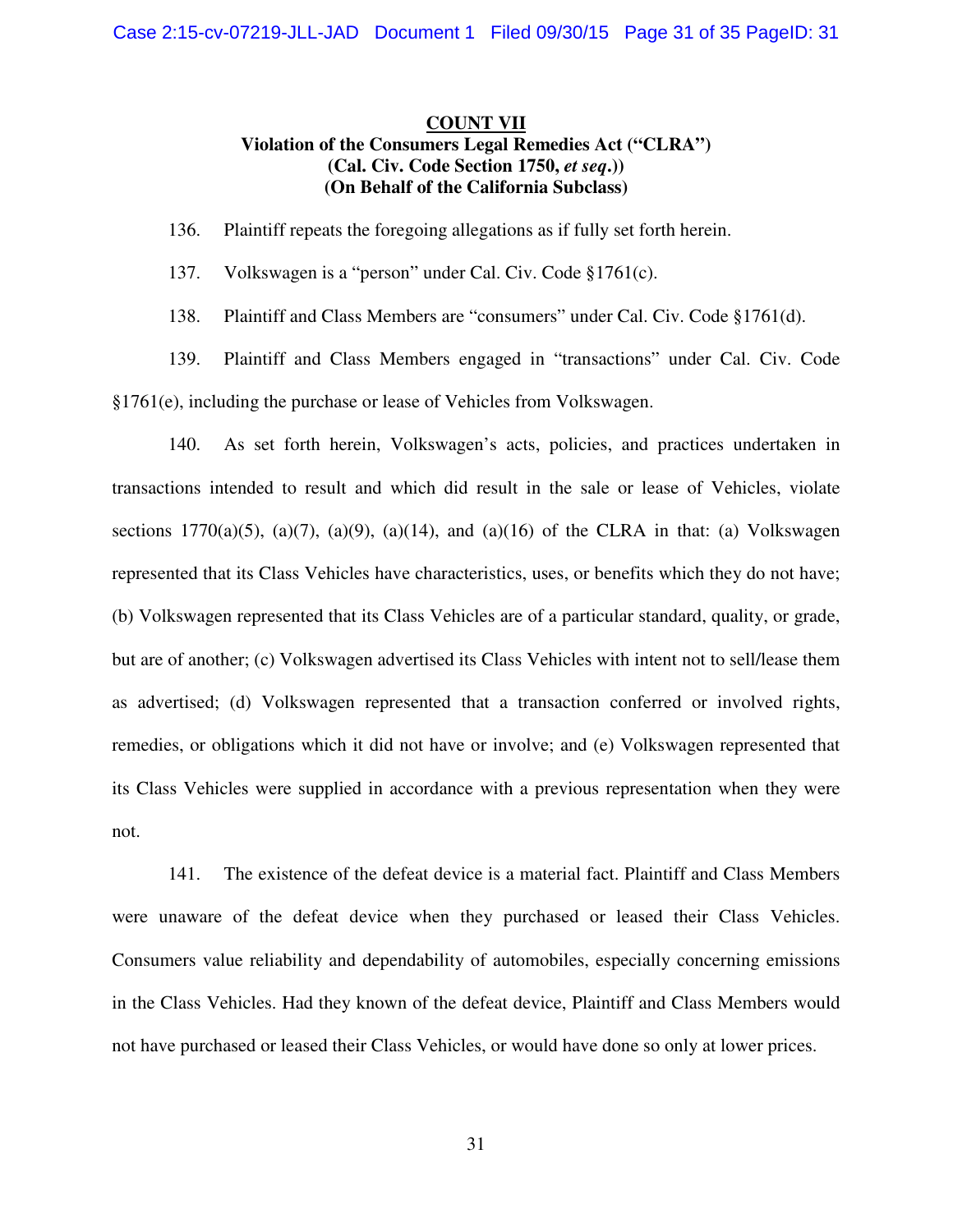## Case 2:15-cv-07219-JLL-JAD Document 1 Filed 09/30/15 Page 32 of 35 PageID: 32

142. Reasonable consumers expect that Class Vehicles, as "clean diesel" vehicles, possess important characteristics that they in fact did not possess, namely the combination of low emissions, high performance, and fuel economy.

143. Volkswagen had a duty to disclose the defeat device in Class Vehicles for various reasons, including that: (a) the defeat device's existence is contrary to Volkswagen's representations and consumers' expectations; (b) Volkswagen's concealment and/or failure to disclose the defeat device was likely to deceive reasonable consumers; (c) Volkswagen intentional concealment of the defeat device was intended to defraud consumers; and (d) Volkswagen 's concealment of the defeat device harmed Plaintiff and Class Members.

144. As a proximate result of Volkswagen's conduct described above, Plaintiff and Class Members have suffered harm.

145. Pursuant to the provisions of Cal. Civ. Code §1780, Plaintiff and Class Members seek: (a) an order enjoining Volkswagen from the unlawful practices described herein, (b) a declaration that Volkswagen's conduct violates the CLRA, and (c) attorneys' fees and costs of litigation.

146. Pursuant to the provisions of Cal. Civ. Code Section 1780, Plaintiff will be notifying Volkswagen in writing of the CLRA violations and request that Volkswagen cure the violations. Should Volkswagen not comply with Plaintiff's request, Plaintiff intends to amend his complaint and seek damages under the CLRA.

## **COUNT VIII Violation of California Unfair Competition Law (Cal. Bus. & Prof. Code Section 17200,** *et seq***.) (On Behalf of the California Subclass)**

147. The Plaintiff repeats the foregoing allegations as if fully set forth herein.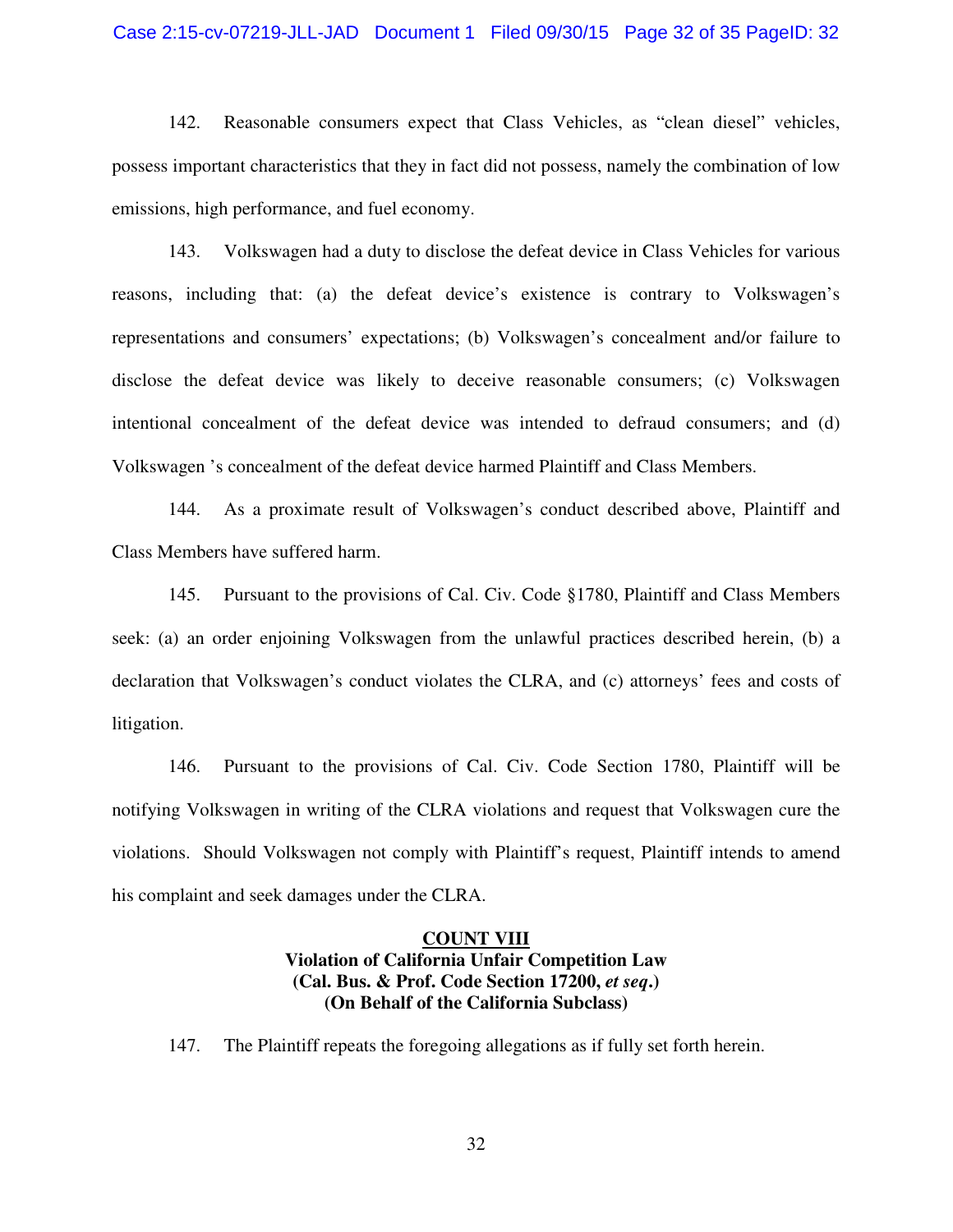## Case 2:15-cv-07219-JLL-JAD Document 1 Filed 09/30/15 Page 33 of 35 PageID: 33

148. Volkswagen's acts and practices, as alleged in this Complaint, constitute unlawful, unfair and/or fraudulent business practices, in violation of the Unfair Competition Law, Cal. Bus. & Prof. Code §17200, *et seq*.

149. The business practices engaged in by Volkswagen that violate the Unfair Competition Law include failing to disclose the defeat device at the point of sale, the point of repair, or otherwise.

150. Volkswagen engaged in unlawful business practices by violating the CLRA; the Magnuson-Moss Warranty Act, 15 U.S.C. §2301 *et seq*.; the TREAD (Transportation Recall Enhancement, Accountability, and Documentation Act) Act, codified at 49 U.S.C. §30101, *et seq.*, by failing to timely disclose the defeat device to NHTSA or consumers; and by engaging in conduct, as alleged herein, that breached implied warranties.

151. Volkswagen engaged in unfair business practices by, among other things: (a) engaging in conduct that is immoral, unethical, oppressive, unscrupulous, or substantially injurious to Plaintiff and Class Members; (b) engaging in conduct that undermines or violates the stated policies underlying the CLRA; the Magnuson-Moss Warranty Act, 15 U.S.C. §2301 *et seq*.; the TREAD Act, codified at 49 U.S.C. §30101, *et seq.*,, each of which seeks to protect consumers against unfair business practices and to promote a basic level of honesty and reliability in the marketplace; and (c) engaging in conduct that causes a substantial injury to consumers, not outweighed by any countervailing benefits to consumers or to competition, which the consumers could not have reasonably avoided.

152. Volkswagen engaged in fraudulent business practices by engaging in conduct that was and is likely to deceive consumers acting reasonably under the circumstances.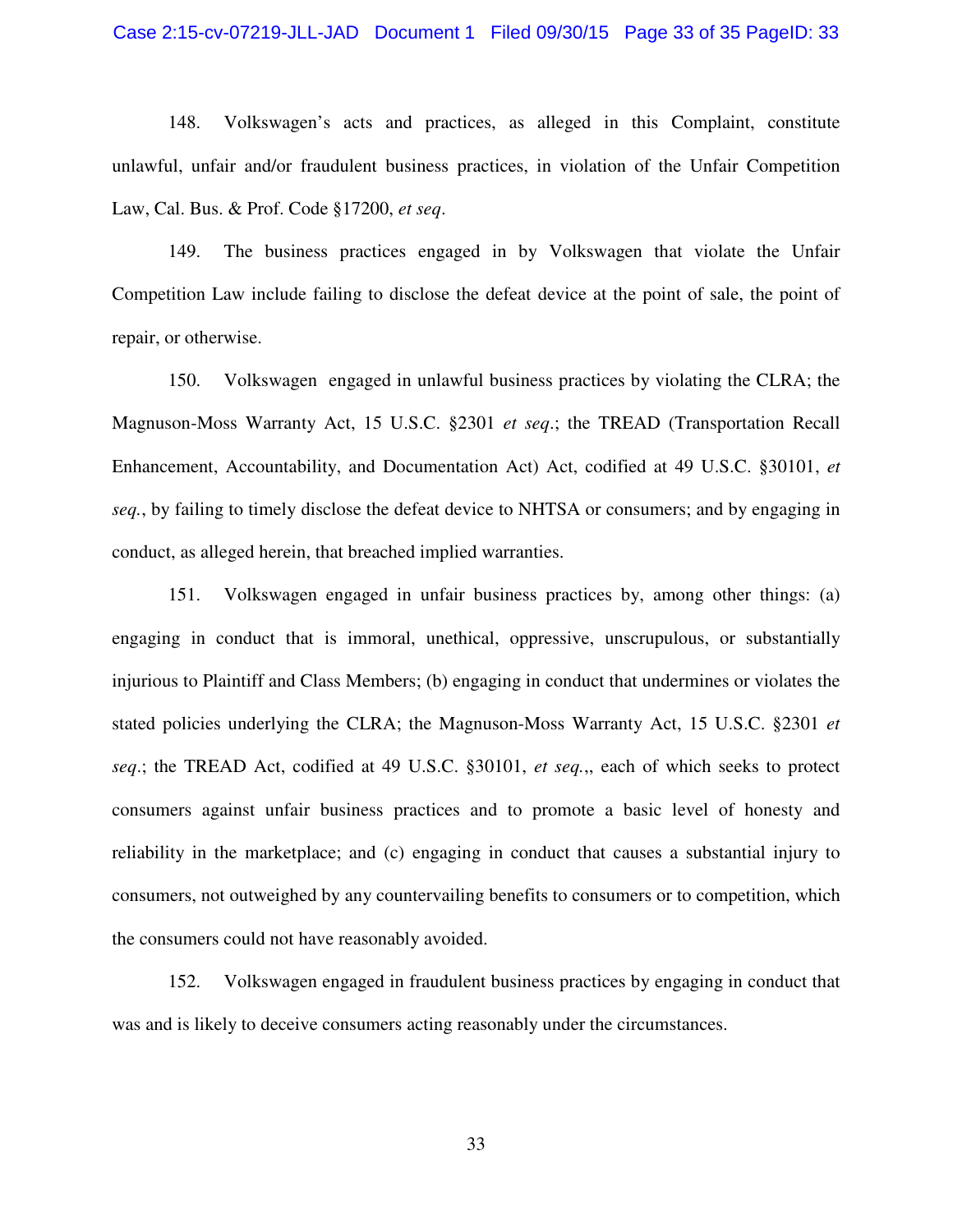## Case 2:15-cv-07219-JLL-JAD Document 1 Filed 09/30/15 Page 34 of 35 PageID: 34

153. As a direct and proximate result of Volkswagen's unlawful, unfair, and fraudulent business practices as alleged herein, Plaintiff and Class Members suffered injury-in-fact and lost money or property, in that they purchased/leased Class Vehicles they otherwise would not have purchased/leased, and are left with Class Vehicles of diminished value and utility because of the incorporation of the defeat device. Meanwhile, Volkswagen has sold and leased more Class Vehicles than it otherwise could have and charged inflated prices for them, unjustly enriching itself thereby.

154. Plaintiff and Class Members are entitled to equitable relief including restitution of all fees, disgorgement of all profits accruing to Volkswagen because of its unfair, fraudulent, and deceptive practices, attorneys' fees and costs, declaratory relief, and a permanent injunction enjoining Volkswagen from its unfair, fraudulent, and deceitful activity.

WHEREFORE, Plaintiff, individually and on behalf of the Class Members respectfully requests that the Court enter judgment in their favor and against Volkswagen, as follows:

A. Certification of the proposed Class, including appointment of Plaintiff's counsel as Class Counsel;

B. An order temporarily and permanently enjoining Volkswagen from continuing the unlawful, deceptive, fraudulent, and unfair business practices alleged in the Complaint.

C. Injunctive relief in the form of a buy back, recall or free replacement program;

D. Costs, restitution, actual damages, punitive damages and disgorgement in an amount to be determined at trial;

E. Revocation of acceptance;

F. Damages under the Magnuson-Moss Warranty Act;

G. For treble- or punitive damages as permitted by law;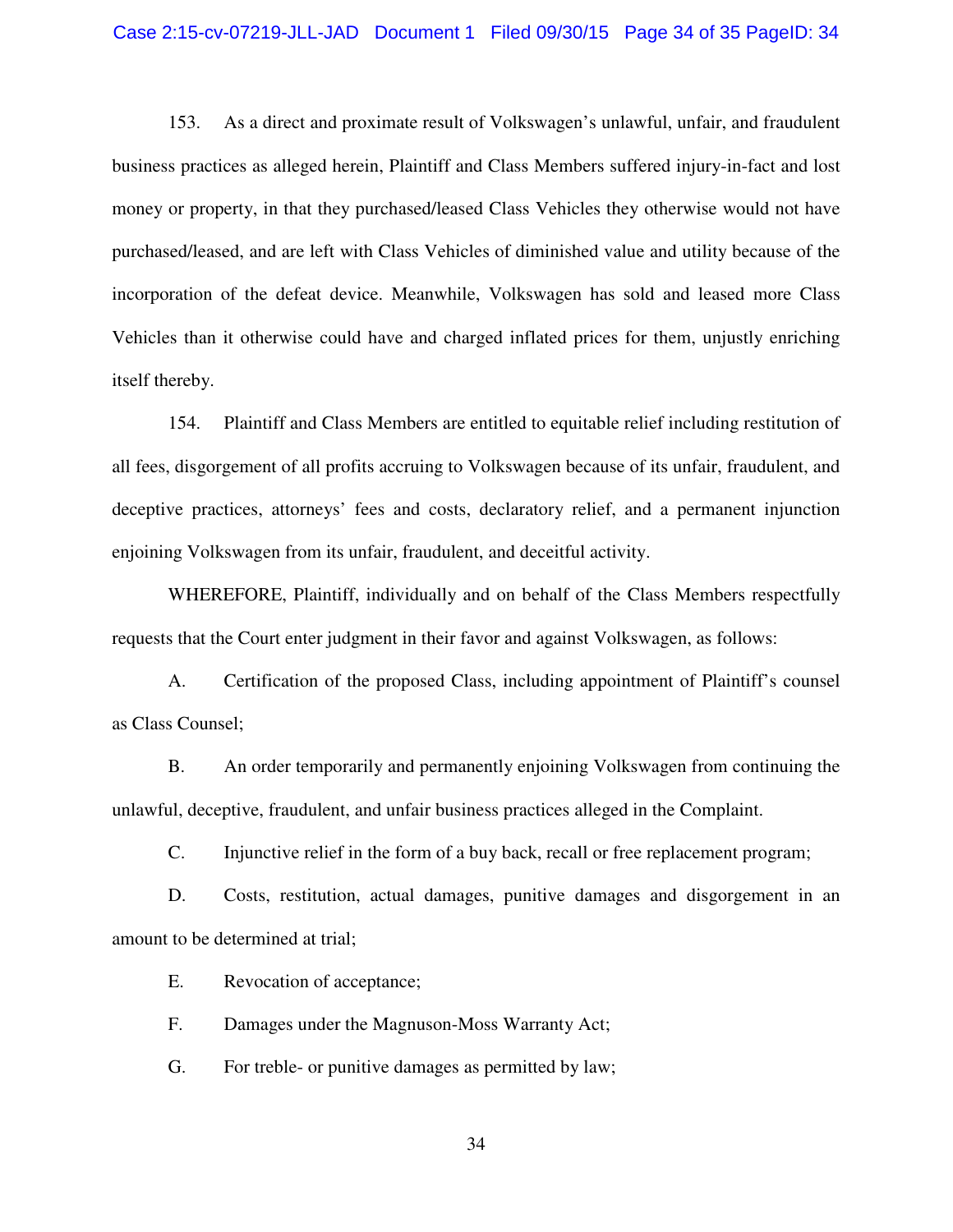H. An order requiring Volkswagen to pay both pre- and post-judgment interests on

any amounts awarded;

- I. An award of costs and attorneys' fees; and
- J. Such other or further relief as may be appropriate.

## **DEMAND FOR JURY TRIAL**

The undersigned hereby demands a trial by jury as to all issues so triable.

DATED: September 30, 2015 CARELLA, BYRNE, CECCHI, OLSTEIN, BRODY & AGNELLO P.C.

> By: /s/ James E. Cecchi JAMES E. CECCHI

> > Christopher A. Seeger SEEGER WEISS LLP 77 Water St., 26th Fl. New York, New York 10005 (212) 584-0700

Mark P. Robinson, Jr. Kevin F. Calcagnie Daniel S. Robinson ROBINSON CALCAGNIE ROBINSON SHAPIRO DAVIS, INC. 19 Corporate Plaza Drive Newport Beach, CA 92660 (949) 720-1288

Attorneys for Plaintiff and the Proposed Classes